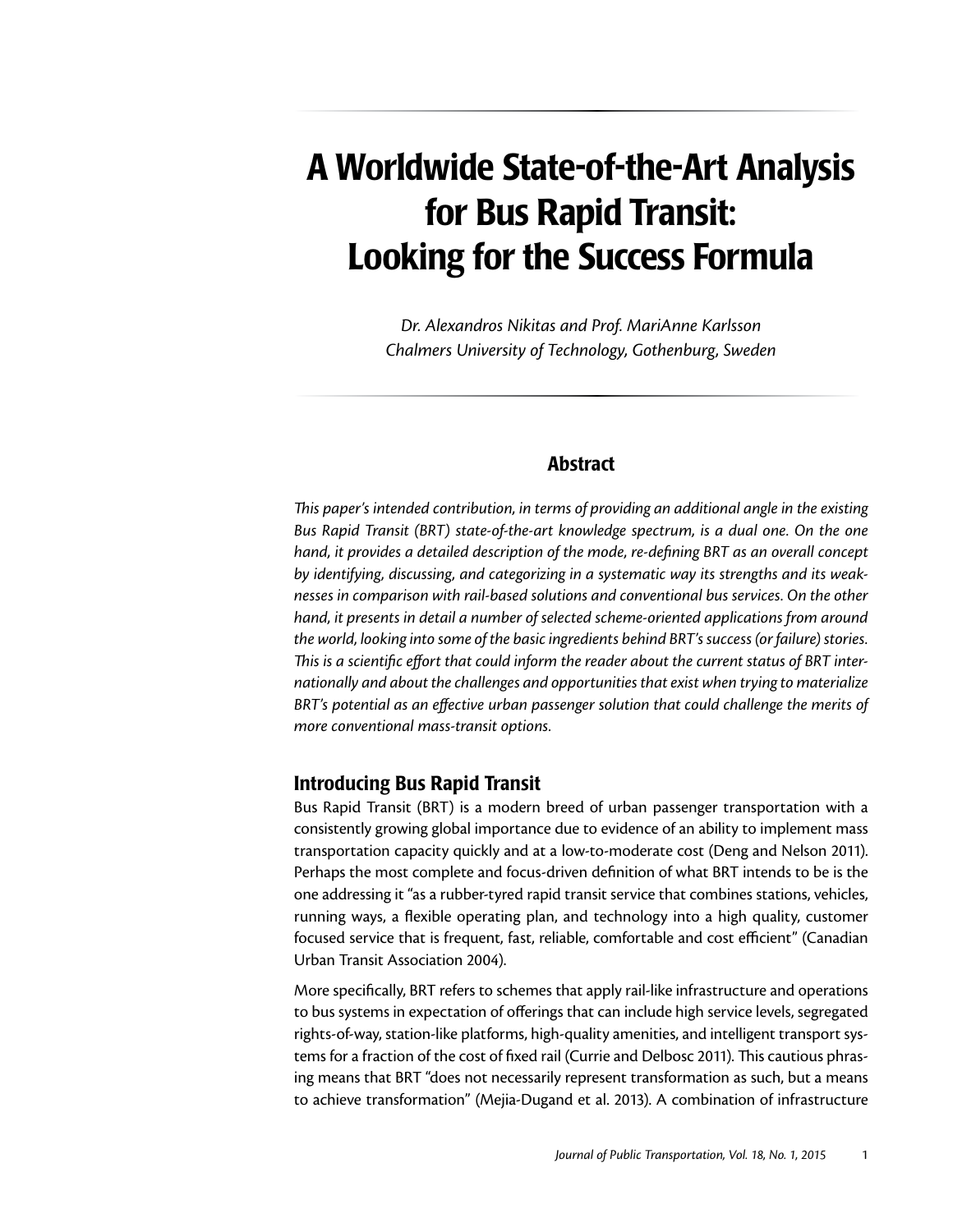and service-oriented elements that, in principle, mean to bridge together the best that light rail and buses have to offer is the prerequisite to forming mass transit systems capable of responding to rapidly-changing mobility needs with a strong positive identity that evokes to a unique image (Levinson et al. 2003).

BRT applications are designed to be appropriate to the markets they serve and their physical surroundings, and they can be incrementally implemented in a variety of settings and types. Because of the inherent flexibility advantages of rubber-tired buses—e.g., unlike rail systems, the same vehicle that functions as a line-haul carrier also can morph into a neighborhood feeder—BRT also is suited for many lower-density areas (Cervero and Kang 2011). However, the vast potential of BRT could be used at its maximum rate in congested urban environments where adequate mass transit services could not be provided to road users by (or solely by) more expensive modal options such as light rail or metro.

BRT, thus, is a homogeneous system of facilities, services, and amenities that has the potential to become an alternative far more competitive to car-oriented mobility than conventional buses, to the degree that it could redefine the very identity of a city.

A BRT system is composed of the following ingredients:

- • **Vehicles**, which not only contribute significantly to BRT's image and identity, but also play a strong role in achieving measurable performance success (Zimmerman and Levinson 2004)
- • **Stops, stations, terminals, and corridors**, which define the system's area of operation
- • **A wide variety of rights-of-way**, including bus priority in signalized intersections, dedicated lanes on surface streets, and, more importantly, special BRT busways completely separated from road traffic; BRT routes can be operated almost anywhere—on abandoned rail lines, within a highway median, or on city streets (Jarzab et al. 2002)
- • **Pre-board fare collection**, to disengage ticketing from the on-board user experience and to provide a hypothecation mechanism for the system's long term viability
- • The use of **information and communication technologies**, to improve the quality of the services provided in terms of customer convenience, speed, reliability, integration, and safety
- • **All-day service** that, according to Levinson et al. (2003), should operate at least 16 hours per day with peak headways of 10 minutes or less
- **Brand identity**, consisting of perceptual constructs substantiated by the strategic deployment, placement, and management of communication elements that allow people to recognize the unique qualities of a specific BRT system; these include visual and nominal identifiers (e.g., system name and logo), a color palette, and long-term strategic marketing and advertising plans (Hess and Bitterman 2008)

For the economy of the overall transport system of a city that employs BRT, some of the infrastructure facilities (e.g., busways and stationary settings) could be shared with light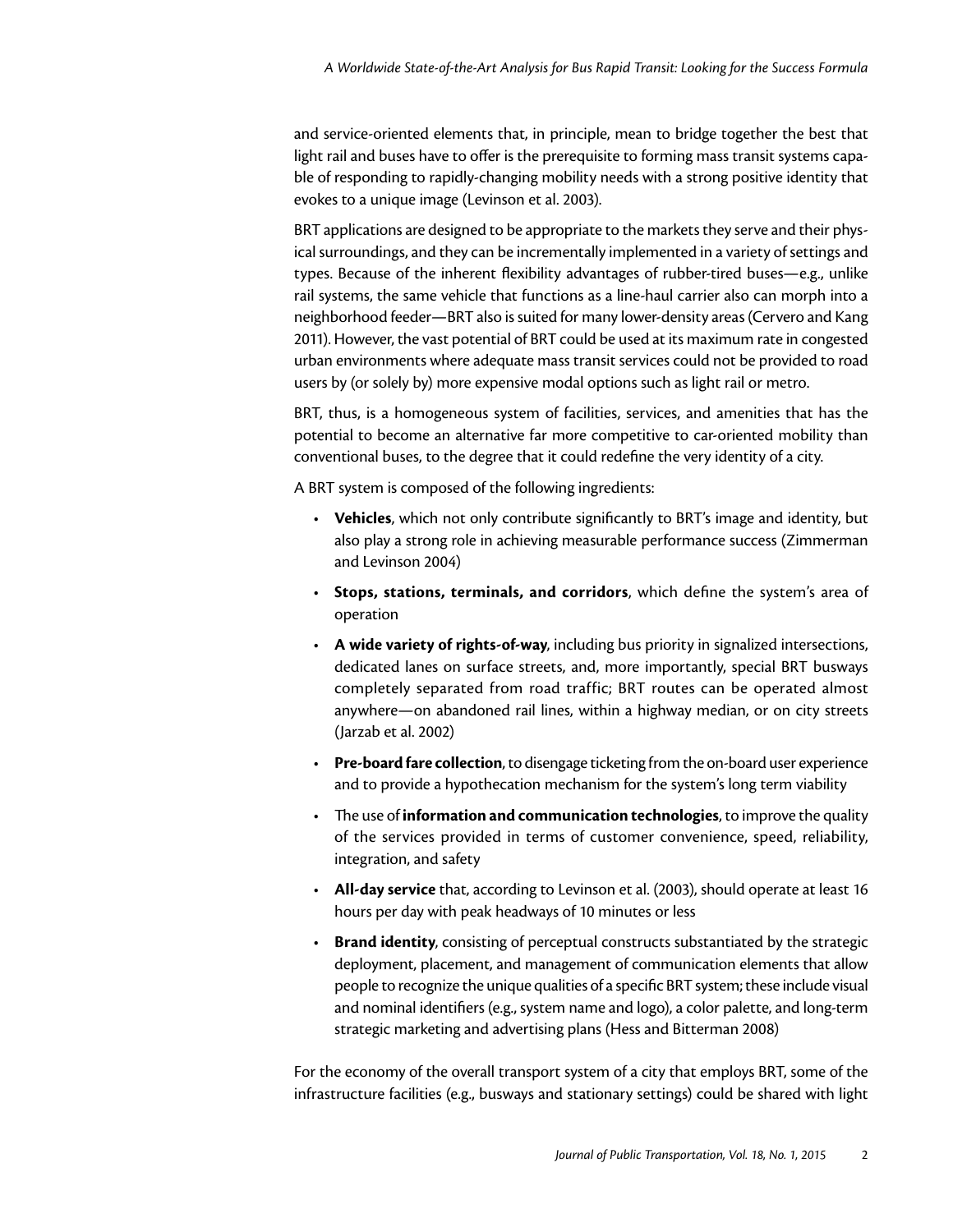rail transit systems (with no loss of performance to either). In other instances, BRT can allow conventional bus services to access certain key sections of its infrastructure, allowing for bus-based service integration (Deng and Nelson 2011). BRT systems also can operate in mixed traffic flow when physical, traffic, and/or environmental factors preclude bus lanes or busways from being implemented—something that could lead to decreased bus speeds and service reliability and be a setback for the system's image. However, there are serious trade-offs with implementing BRT in mixed traffic flow; advantages include low costs and fast implementation with a minimum of construction (Miller 2009). Therefore, the amount of dedicated runway for a BRT system is a strategic decision that depends on the city hosting the scheme and the city's unique geographical, socio-economic, and transport-related characteristics.

BRT, nonetheless, is a very demanding transport option that could change the balance of a whole transport network within a city. This is because BRT would re-orient significantly something as limited and precious as road space provision in favor of bus services. This obviously will impact the rest of the road traffic in a severe way in case a decisive modal shift would not be achieved. It should be noted that BRT is not suitable for every city. There are population and topological criteria and thresholds that justify the implementation and the magnitude of such a scheme.

BRT systems have been approached from an institutional perspective (Filipe and Macario 2013; Lámbarry Vilchis et al. 2010), a social perspective (Delmelle and Casas 2012; Lin and Wu 2007), an economic perspective (Cervero and Kang 2011; Hensher and Golob 2008; Lindau et al. 2008), an urban planning perspective (Gómez 2004), an environmental perspective (Wöhrnschimmel et al. 2008), and a technical perspective (Hensher and Golob 2008; Hidalgo et al. 2012). All these authors agree that the BRT concept could be a feasible solution for many cities' mobility problems and, furthermore, that "there is a lack of studies analyzing the connection among the implementing venues, the transmission of ideas from one to the other, and the impact that incremental improvements have had on the geographical expansion of the concept" (Mejia-Dugand et al. 2013). Thus, any work concentrating on such issues could be a timely and meaningful process adding to the existing BRT knowledge.

# The Advantages of BRT

BRT has been widely regarded as ''one of the most wide-spread urban public transportation revolutions'' of recent decades (Jiang et al. 2012; Levinson et al. 2003). This is because BRT is a mass transit choice with considerable advantages in terms of its implementation merits but also because of its vast potential to eventually benefit in a variety of ways the urban environment for which it has been chosen. Wright and Hook (2007) and Hensher (1999) support the view that BRT is a transport mode rapidly expanding around the world because of its 1) low cost, 2) operating flexibility, 3) rapid implementation, and 4) high performance (i.e., reliability/speed) and impact (i.e., user satisfaction/environmental benefits). Based on a study by the Canadian Urban Transit Association (2004), Hensher and Golob (2008) also report as BRT advantages over other mass transit systems the potential for greater patronage and higher capacities, the possibility of incremental implementation, and the induction of land use changes. However, it has been well documented by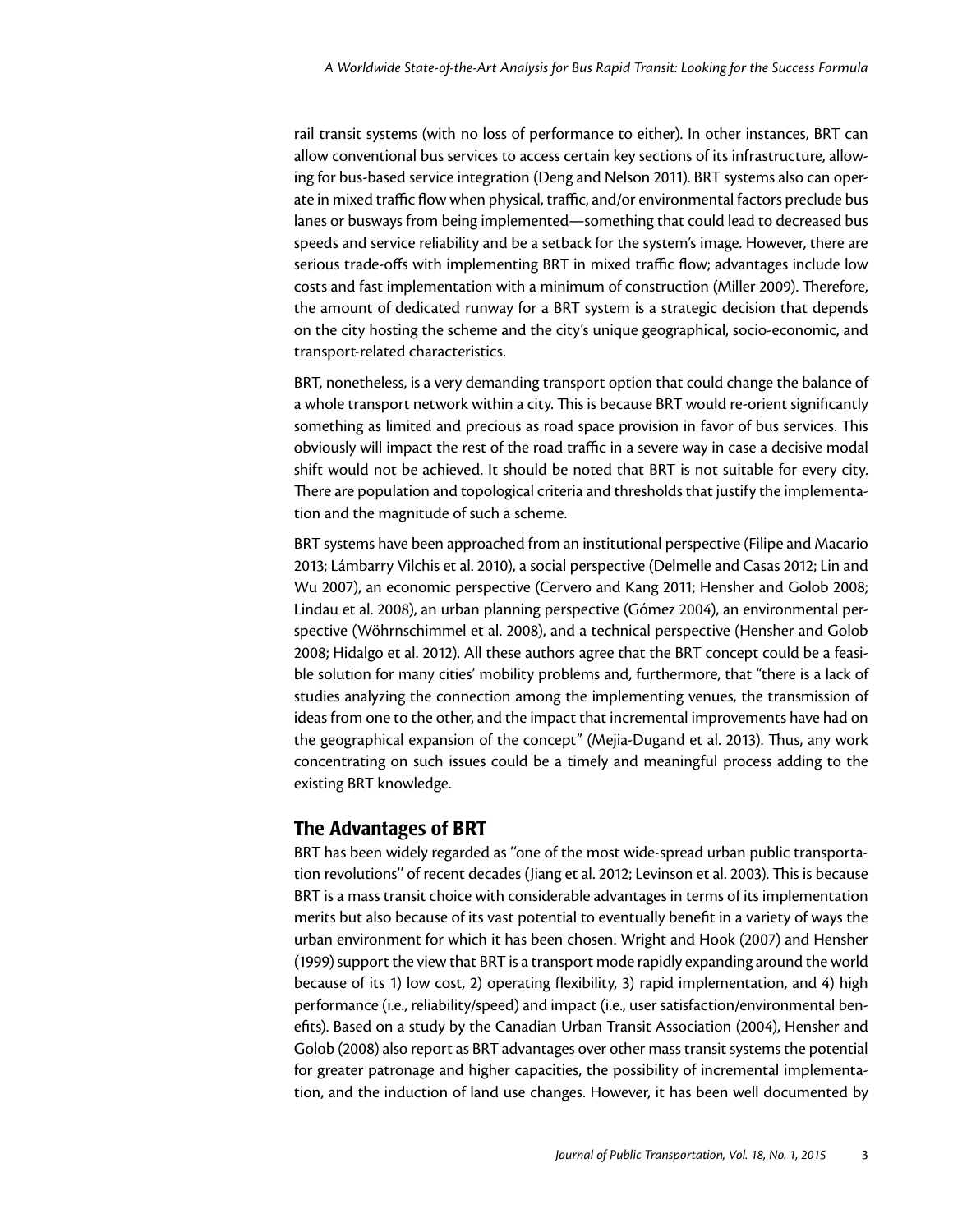international experience, thus far, that all these advantages are not necessarily true for every BRT case (Filipe and Macario 2013).

The first significant advantage of BRT over rail-based transit options is that it needs considerably lower start-up capital investment while operational costs are moderate (Badami and Haider 2007; Campbell 2009; Hensher and Golob 2008). System costs are a fraction of those of comparable rail systems (Currie and Delbosc 2011; Hidalgo and Gutierrez 2013). Hodson et al. (2013) reported that the main antagonists of BRT, which are light rail systems when compared to bus-oriented schemes in purely economic terms, were found to be:

- too costly
- poor in terms of financial performance
- in need of significant local funding in addition to central government funding to become a reality

Figure 1 shows the capital costs per kilometer for selected BRT corridors around the globe. These costs range from the very moderate \$1.4 million per kilometer for the scheme in Jakarta to Bogotá's \$12.5 million per kilometer.<sup>1</sup> Rail systems with similar capacities cost 3 to 10 times more (Hensher 1999; Wright and Hook 2007).



The system in Bogotá is considerably more expensive because it includes dual lanes, large stationary facilities, and some non-grade intersections, as well as a large fleet of articulated and bi-articulated buses, to provide for very high capacity and high commercial speeds (Hidalgo and Gutierrez 2013).

<sup>1</sup> These costs have not been adjusted to reflect inflation since the time of construction, the differences in labor costs in different regions of the world, and the differences in the nature and extent of planning studies required in various countries because BRT-related expenditure figures are extremely difficult to locate in a form that could be treated accordingly. Rather, these costs are indicative numbers given by the operators but could nonetheless allow rough comparisons between schemes.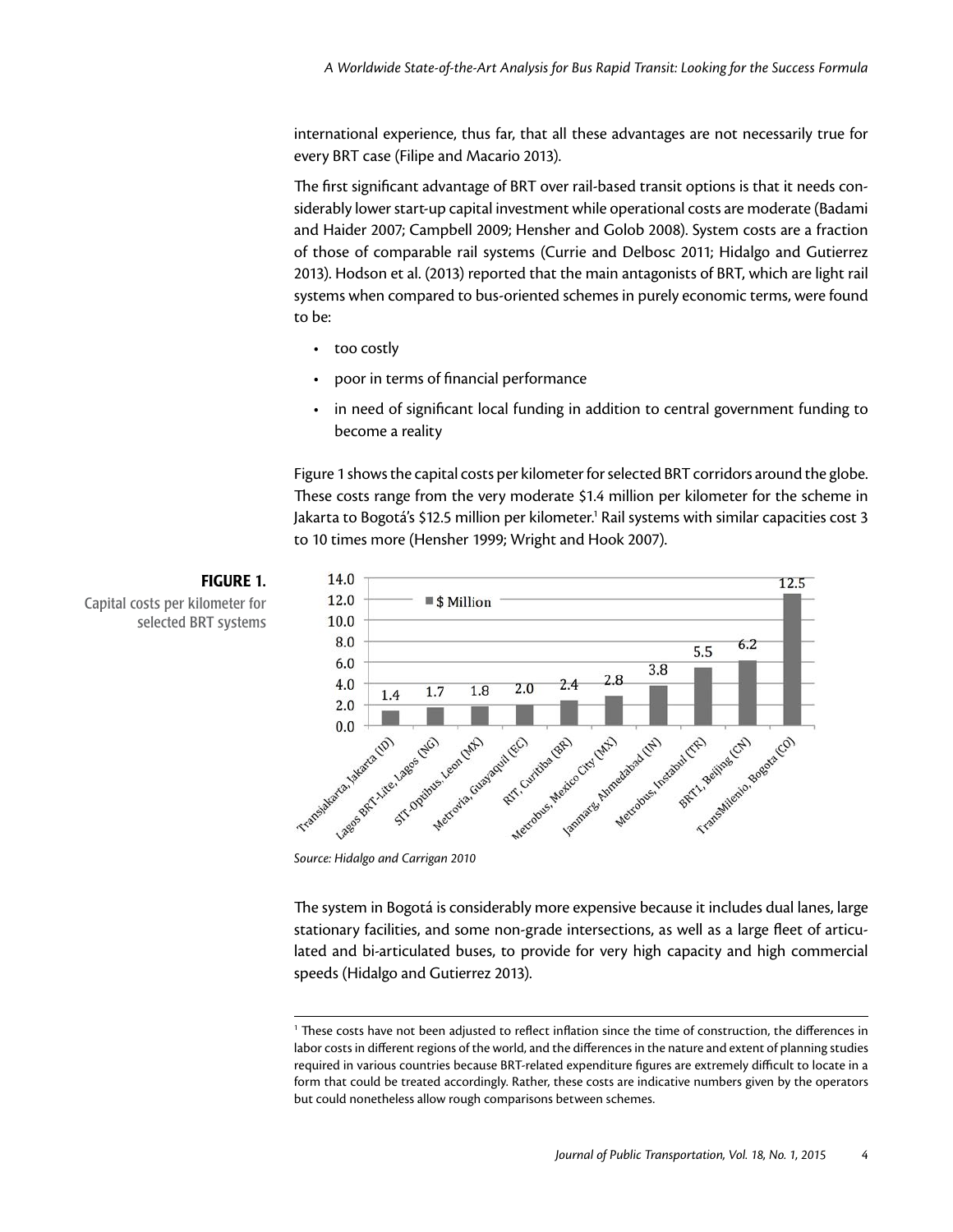Overall, accessing information about BRT costs is neither an easy nor a straightforward task. In many cases, capital costs for specific BRT applications are fully integrated in much broader transport improvement packages, and identifying the specific BRT-related figures is near to impossible. For instance, the TranSantiago project has three main components: the development of a BRT network, the expansion of the existing metro system, and the integration across all transit modes in the city. The initial conceptual framework, estimated at \$250 million, was later revised to incorporate an extensive expansion of the metro network with total capital costs of almost \$2.5 billion. No specific information solely related to the TranSantiago BRT framework *per se* is available.

Compared with other forms of mass transit, BRT systems are more flexible. The fact that BRT systems have the potential to use the same operating infrastructure that could have been already in place for light rail transit systems and, at the same time, allow conventional bus services to access certain BRT infrastructure sections to facilitate interconnection and performance enhancement (Deng and Nelson 2011) underlines the interoperability dynamics of this mode. Because BRT vehicles are rubber-tired, they can operate in a wide range of environments without forcing transfers or requiring expensive running way construction over the entire range of their operation. Through this flexibility, BRT can serve a geographic range much wider than that in which dedicated BRT guideways do exist (Levinson et al. 2002). BRT also may be implemented in combination with a variety of travel demand management measures, such as congestion charging or traffic calming. Moreover, BRT can be more adaptable to deal with changing travel patterns and is faster to build than any rail-based scheme.

The capability of BRT to be implemented rapidly make this type of system attractive to political leaders willing to complete systems before the next election cycle (Hidalgo and Carrigan 2010). In comparison, the planning timescales and consultation processes for rail-based systems are excessively long, and this is a key reason that a number of these schemes have failed already in the planning stages (Hodgson et al. 2013). When there was a clear BRT vision by a local champion or any other political leader, planning for implementation received priority and development cycles were short, at least for the initial phases of project implementation (Hidalgo et al., 2007). For instance, the city of Guadalajara, Mexico, completed a high-quality corridor 16 km long for 125,000 passengers per day in only 2 years from idea to implementation (Hidalgo et al. 2010). The successes of BRT in Curitiba, Bogotá, Guangzhou, Istanbul, and elsewhere also are helping decisionmakers in developing cities to adopt BRT concepts, although implementation in developed countries has been slower than elsewhere due to preferences of planners and decisionmakers for rail systems and also due to compliance with planning and funding regulations, including extensive public participation processes (Hidalgo and Gutierrez 2013).

Case studies summarized by Levinson et al. (2003) and Wright and Hook (2007) suggested that BRT could be the most cost-effective way of providing a high-performance public transit. The main indicators of performance of a BRT scheme are commercial speed, capacity, and productivity (Hidalgo and Gutierrez 2013). The qualities represented by these indicators are supported by special design features that BRT schemes offer. These operational features that can define the individual quality and performance potential of any local BRT application are described by the BRT Standard, a comparison tool meant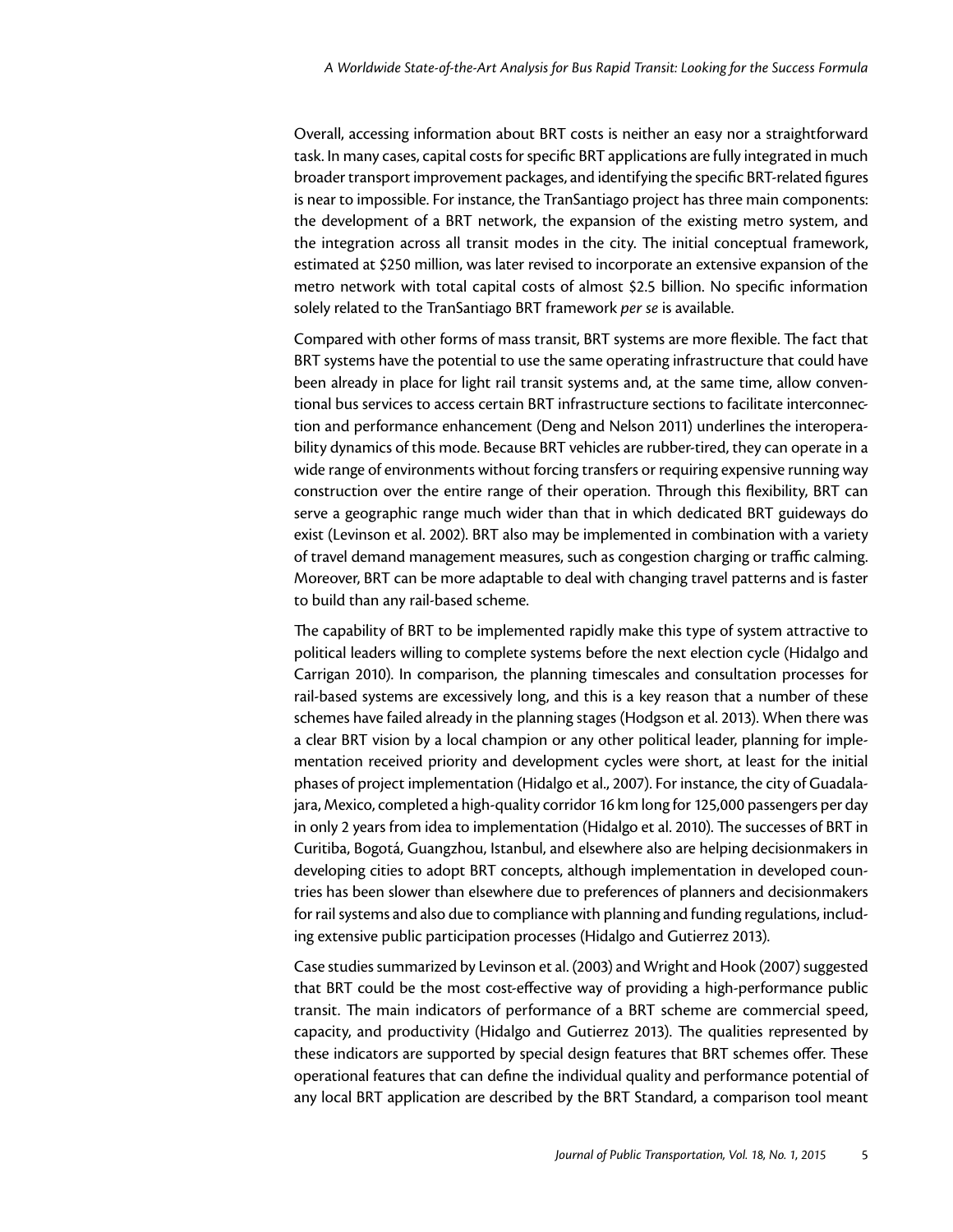to assign points to BRT systems according to their serviceability. High points mean that a system is in line with international BRT best practice. The assessed aspects that are being considered in the latest BRT Standard designed from the Institute for Transportation and Development Policy (ITDP 2014) include:

- • **BRT basics** (dedicated right-of-way, busway alignment, off-board fare collection, intersection treatment, platform-level boarding)
- • **Service planning** (multiple routes, express/limited/local services, control center, located in top 10 corridors, demand profile, hours of operations, multi-corridor network)
- • **Infrastructure** (passing lanes, bus emissions minimization, stations set back from intersections, center stations, pavement quality)
- • **Stations** (distance between stations, safe and comfortable stations, number of doors on bus, docking bays and sub-stops, sliding doors in BRT stations)
- • **Communications** (branding, passenger information)
- • **Access and integration** (universal access, integration with other public transport, pedestrian access, secure bicycle parking, bicycle lanes, bicycle-sharing integration)

Point deduction also exists that penalize BRT schemes for poor performance in commercial speeds, service capacity, lack of enforcement of right-of-way, significant gap between bus floor and station platform, overcrowding, poor infrastructure maintenance, and lowpeak and off-peak frequencies (ITDP 2014).

Regarding BRT transport-related impacts, most systems have showed better performance than the bus operations they replaced regarding passenger demand, user satisfaction, travel time, and reliability (Diaz and Hinebaugh 2009; Gutierrez 2010; Wright and Hook 2007). Currie and Delbosc (2011) report that BRT technologies not only improve service design compared to conventional bus services but could potentially act as door openers to increased ridership because of:

- their higher frequency and longer operating hours services
- their priority systems, which are known to reduce journey times and improve service reliability
- their better-defined network/corridors, branding, and provision of new technology information systems to improve the ease of understanding the system

An additional, positive impact related to BRT systems, which has been documented by international practice, is the improvement of environmental conditions in terms of air quality, noise reduction, and energy consumption; also, externalities such as traffic accidents have been reduced considerably. Moreover, when looking at the broader picture on a longer-term basis, one could suggest that some BRT projects, and especially those that have received significant capital investments, may have the potential to bring broader effects on urban economic, social, and environmental development (Deng and Nelson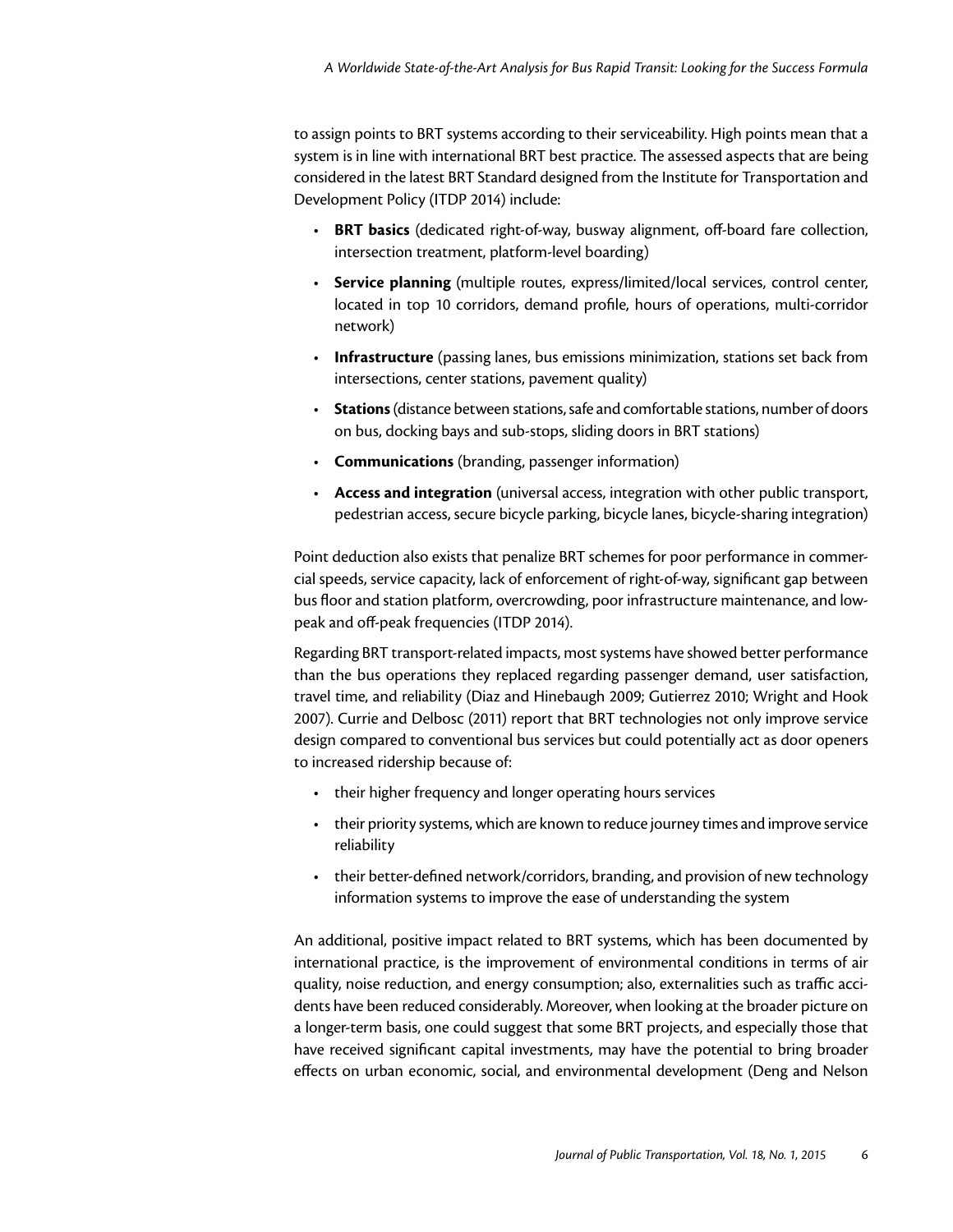2013) or at least deliver to the cities hosting them improved and more aesthetically-pleasing urban environments in which their societies can live.

It is arguable that BRT systems have been considered catalysts for land development in cities, such as Curitiba, Ottawa, Guadalajara, Guangzhou, and, to a lesser degree, Istanbul (Deng and Nelson 2011). Since proximity to mass transit can greatly save time and money costs of commuting, properties near transport facilities generally become desirable for new development or re-development. As reported by Deng and Nelson (2011), there is a growing body of evidence suggesting that BRT systems increase land values and, in some cases, successfully promote high-density residential, office, and commercial land use. Perk et al. (2013) report, for example, that the BRT stations located along Washington Street in Boston, where the Silver Line BRT operates, had a considerable impact on the rise in property market values, quite similar to that of light rail transit projects. Also, a detailed analysis on the impact of BRT on residential rents provided evidence showing that accessibility to BRT stations is associated with high value of residential properties (Rodríguez and Targa 2004).

# The Problems with BRT

BRT is connected to a complex set of actors and networks within the social and technical dimensions of the city (Mejia-Dugand et al. 2013) and, thus, it is a system that could be difficult to implement and operate in a flawless manner. Filipe and Macario (2013) report that neither are all the advantages of BRT over other public transport modes always true, nor are the stories of implementing BRT systems always successful ones.

There are reports of BRT systems that fail to fulfill their objectives and have produced costly, in societal terms, side-effects—for example, the TranSantiago BRT system (in Chile) and its initial implementation. The system's performance (even now), belying expectations, has been rather dismal, making it a traumatic process for the whole of Chile, to the extent that taboo policy discussions such as nationalizing or subsidizing the public transport of the country became mainstream (Muñoz and Gschwender 2008).

BRT systems do not have a single meaning and image; on the contrary, they reflect a broad spectrum of applications, spanning from supporting mechanisms that simply provide infrastructure or marketing improvements to existing bus services operating on mixed traffic to totally segregated systems. There is a need, thus, to refine the definition of BRT and BRT-like systems and create categories based on objective performance measures to improve the understanding among planners and decisionmakers (Hidalgo and Gutierrez, 2013). Notwithstanding the growing evidence that BRT could serve, if well-planned and well-executed, as a viable transport "savior," pro-rail attitudes are still dominant in the public debate regarding best public transportation practice. BRT systems are still often regarded as "second best to rail-based alternatives," even if this is not justified by an explicit evaluation analysis (Finn et al. 2011; Gutierrez 2010; Hensher 1999).

Despite the growing acceptance that BRT is a time-efficient mode to implement in urban environments that face rapidly-growing mobility needs (Badami and Haider 2007; Hensher and Golob 2008), especially in comparison with fixed rail schemes, the political economy is often favorable to those candidates offering rail alternatives as part of their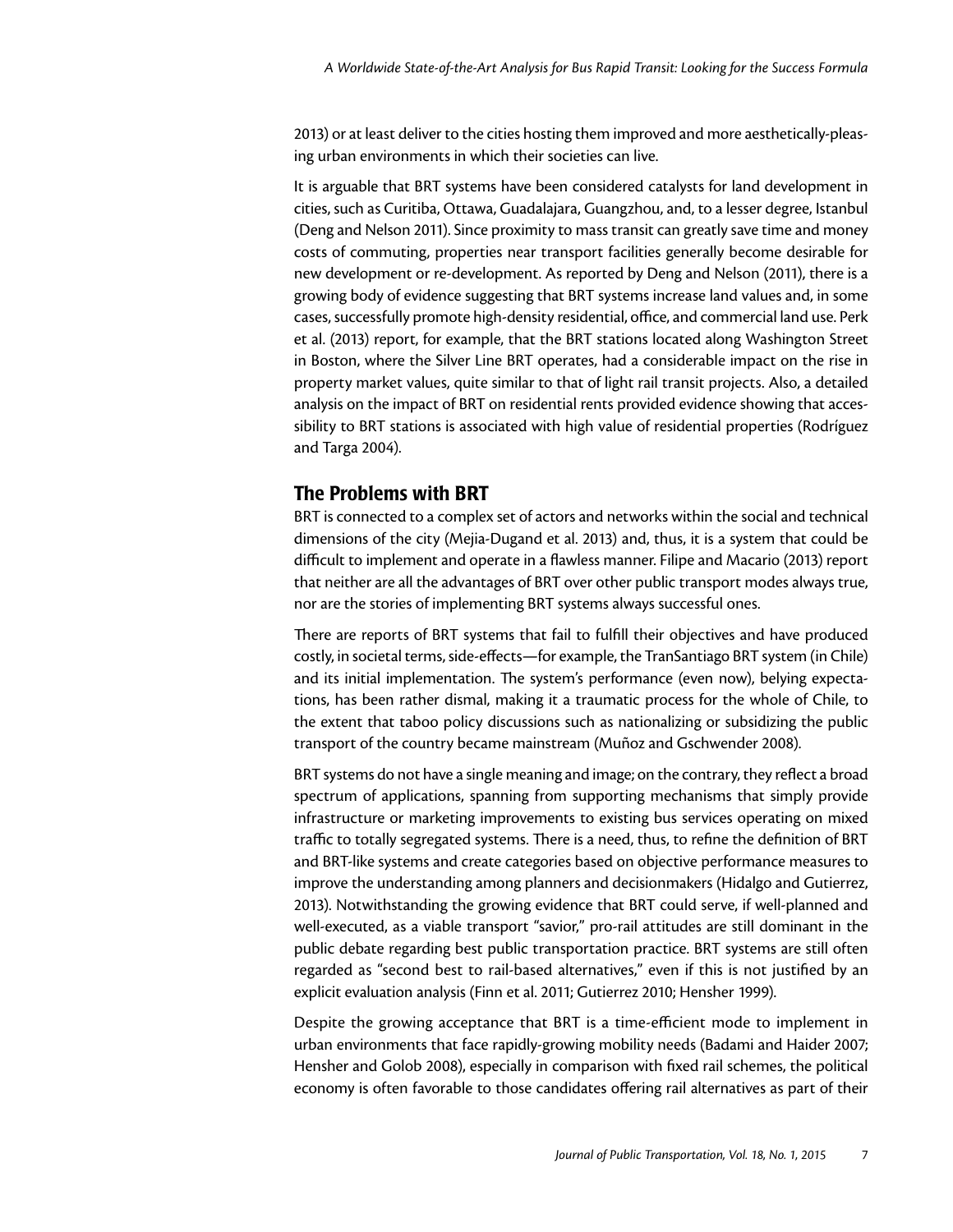proposals in electoral debates (Hidalgo and Gutierrez 2013). BRT is, aside from the evidence provided to the contrary by Deng and Nelson (2011), still considered inadequate to foster urban development, and planners often cite this as a fact (Hidalgo and Gutierrez 2013). This is because the flexibility that enables BRT to be implemented in a wide range of environments—one of the system's main advantages—is also one of its weaknesses since a bus service is generally perceived as being less permanent than a rail service. Local decisionmakers and transport planners may, based on this very reason, question its ability to stimulate land development. However, there is insufficient evidence, especially in developed countries, to prove that development is favored by rail over high-quality bus systems (Hidalgo and Gutierrez 2013). In addition, the fact that BRT is being prioritized over any other road-based transport mode is perceived negatively by car users, who tend to think that road space is reduced, even though, at least in theory, road capacity means to be increased significantly.

The fact that BRT is cheaper to implement than a rail system does not mean that this is not a capital-intensive system (Deng and Nelson 2011). On the contrary, BRT is far more expensive than any conventional bus system that lacks sophisticated design features and the need for dedicated road space. Actually, funding for some cities that introduced BRT in the past was so scarce that the cities needed to rely on donations, budget allocations from the national governments, and loans. The process of applying for funding could be time-consuming as well, reducing the time window for the actual project implementation (Hidalgo et al. 2007).

In addition, several BRT systems in developing countries suffer problems such as the following (see also Hidalgo and Gutierrez 2013; Hidalgo and Carrigan 2010; Hidalgo et al. 2007):

- • **Rushed implementation** several components could be incomplete at the time of commissioning, but gradual improvement over time has been observed
- **Tight financial planning** systems usually do not receive operational subsidies; there are exceptions, however, such as TranSantiago
- Very high vehicle occupancy levels six to seven standees per m<sup>2</sup>, which is quite frequent nowadays and can make the user experience unpleasant
- • **Early deterioration of infrastructure** lack of road surface reinforcement or problems in design and construction result in maintenance issues
- • **Delayed implementation of fare collection systems** often requiring longer timetables than initially expected and very tight supervision
- • **Poor communication during disruptions caused by construction** can erode public support for the project, and **insufficient user information and education** prior to the system launch can lead to chaotic conditions or even protests (Carrigan et al. 2011)
- • **Integration deficiencies** for instance, in any urban transit system, the walking catchment area tends to be particularly important since walking is typically the primary access mode for urban stations (Hsiao et al. 1997); nonetheless, the reality is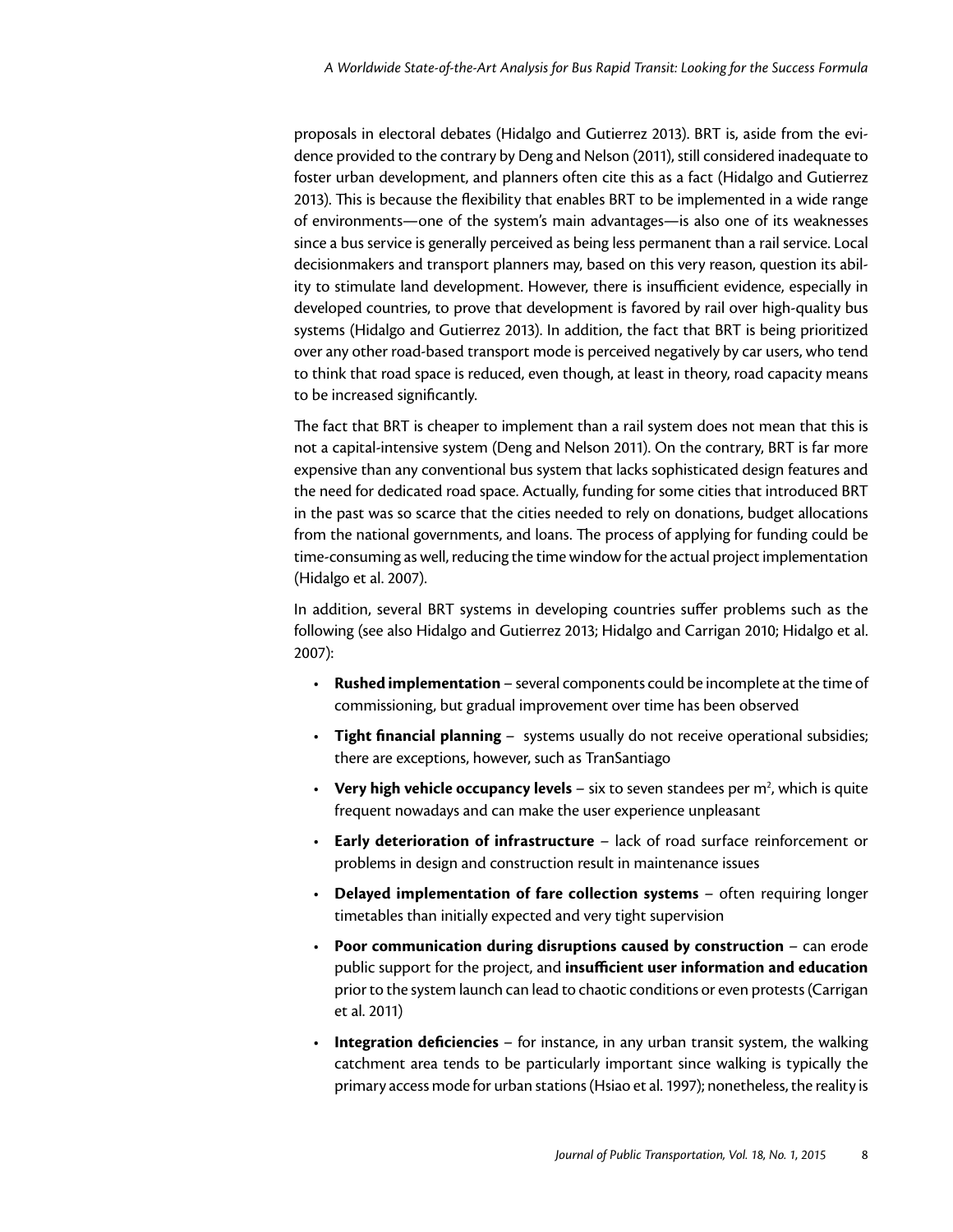that accessing BRT stations is not as easy or safe as it should have been (unpublished research by the authors and some of their students shows that providing better pedestrian safety is a significant issue for some BRT applications in China)—this creates a serious integration issue that could adversely influence ridership numbers

These problems are associated with financial restrictions and institutional constraints, rather than intrinsic issues of BRT system concepts. Actually, many of them are local problems with unique topological character that could not be duplicated by similar schemes elsewhere. Nevertheless, these difficulties could influence to a certain point public attitudes reflecting the social acceptance of BRT.

Finally, the critics of BRT often cite comfort issues when comparing bus systems with rail. As a matter of fact, many past studies have found that, other things being equal, most public transport users prefer rail to bus because of its greater comfort (Abelson 1995). Due to the fact that most BRT systems in developing countries use very high occupancy standards, as a result of financial restrictions that would allow the provision of a level of service exceeding what customer fares can strictly finance for operation and vehicles, the standard of comfort can be neglected (Hidalgo and Carrigan 2010). However, Currie (2005) documents that there is actually evidence to support the fact that BRT has generally similar performance to light rail in the perceptions of passengers regarding comfort. Indeed, the average results of his study suggest that BRT may perform as well as rail with the other factors identified, depending on the scale of the BRT system and the quality of its stations and facilities.

Table 1 is a synopsis of the strengths and weaknesses and the opportunities and challenges that BRT represents today.<sup>2</sup> It is a practical framework that looks into BRT from six different angles that refer to realistic concerns regarding BRT's actual use: 1) economy, 2) technology, 3) flexibility, 4) implementation, 5) performance, and 6) impact.

 $^{\rm 2}$  The authors recognize that some of strengths and weaknesses presented in Table 1 are of a broader nature and, thus, could be in some degree applicable or could be generalized to other mass-transit modes.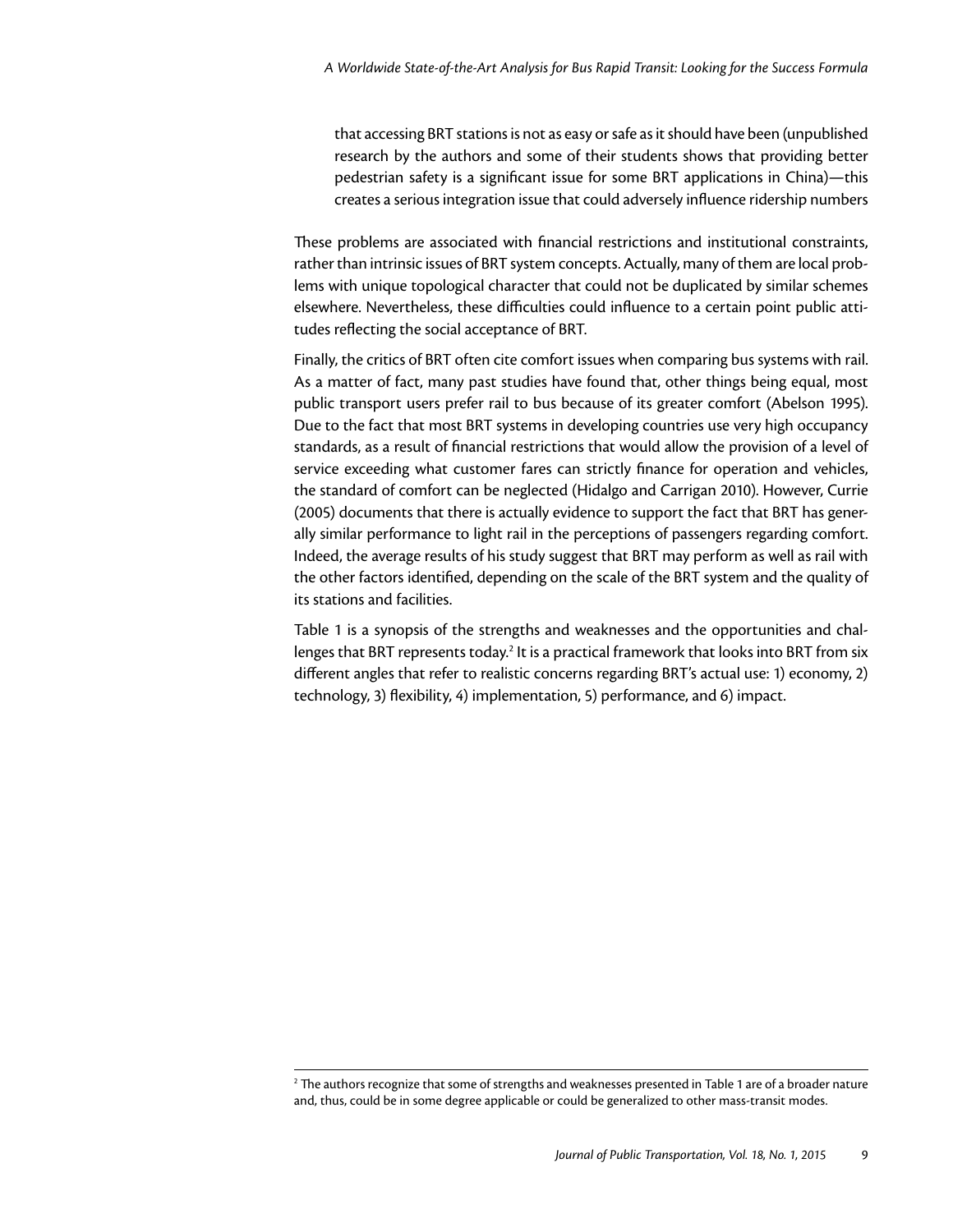# TABLE 1. Synopsis of Strengths and Weaknesses of BRT Today

|                |                                   | <b>BRT Strengths</b>                                                                                                                          | <b>BRT Weaknesses</b>                                                                                                                                                                                                                      |  |  |
|----------------|-----------------------------------|-----------------------------------------------------------------------------------------------------------------------------------------------|--------------------------------------------------------------------------------------------------------------------------------------------------------------------------------------------------------------------------------------------|--|--|
| Economy        | Cost                              | Moderate in comparison with rail-based schemes                                                                                                | More expensive than conventional bus services                                                                                                                                                                                              |  |  |
|                | Funding                           | Moderate difficulties in allocating funds for building a BRT<br>scheme in comparison with rail-based schemes                                  | Could be still difficult to allocate; may be need for loans, donations, and support from<br>central government                                                                                                                             |  |  |
|                | <b>Financial Planning</b>         | Good fare policy could allow schemes to be profitable                                                                                         | Tight, as systems usually do not receive operational subsidies                                                                                                                                                                             |  |  |
| Technology     | ICT.                              | Improves quality of services provided in terms of customer<br>convenience, speed, reliability, and safety                                     | Advanced technology could be perceived as expensive addition to costly system                                                                                                                                                              |  |  |
|                | Pre-board Fare Collection         | Disengages ticketing from on-board user experience and<br>provides hypothecation mechanism for system's long term<br>viability                | Challenging to achieve in initial phases and in need of very tight supervision thereafter                                                                                                                                                  |  |  |
|                | <b>Priority Systems</b>           | Reduce journey times and increase reliability                                                                                                 | Could be viewed especially by car users as a "threat to their rights," thus reducing public<br>acceptability of BRT                                                                                                                        |  |  |
| Flexibility    | <b>Operational Flexibility</b>    | Can operate everywhere, no need for exclusive use of<br>infrastructure                                                                        | Could be viewed as proof that this is not permanent solution but temporary adjustment                                                                                                                                                      |  |  |
|                | Integration Flexibility           | Can co-exist with metro, light rail, and conventional buses                                                                                   | Can be seen as supplementary service to others and not as a primary transport solution;<br>integration deficiencies with other modes have been reported for existing schemes                                                               |  |  |
| Implementation | Rapid Implementation              | No need for long consulting and funding allocation processes<br>associated with rail operations                                               | Could lead to rushed implementation in which several components could be incomplete<br>at time of commissioning                                                                                                                            |  |  |
|                | Straightforward<br>Implementation | Can make this type of system attractive to cities and their<br>political leaders                                                              | Can make BRT look like a project "too easy to deliver" in comparison with rail-based;<br>thus, could be falsely perceived as marginal transport improvement, something that<br>could be viewed as a disadvantage for ambitious politicians |  |  |
|                | Road-User Engagement              | Better-defined network/corridors, branding, and provision<br>of new technology information systems to improve ease of<br>understanding system | Insufficient user information/education and poor communication during disruptions<br>caused by construction can diminish public trust to BRT                                                                                               |  |  |
|                | Political Leadership              | A strong political champion can be an asset in development and<br>implementation of BRT                                                       | When strong political support is not obvious, BRT planning could be highly problematic                                                                                                                                                     |  |  |
| Performance    | <b>High Capacity</b>              | Can be "real mass transit" solution                                                                                                           | Very high occupancy standards could downgrade quality of service                                                                                                                                                                           |  |  |
|                | High Speed                        | Some BRT schemes have comparable standards to metro                                                                                           | Some schemes only marginally improved conventional bus travel speeds in cities                                                                                                                                                             |  |  |
|                | High Reliability                  | Big improvement over conventional buses                                                                                                       | Is BRT that much more reliable from conventional buses to invest so many funds? Are<br>time savings really enough?                                                                                                                         |  |  |
|                | Comfort                           | Argued that comfort is comparable to that provided by rail<br>services                                                                        | Can be argued that comfort is not up to standards of comparable rail services                                                                                                                                                              |  |  |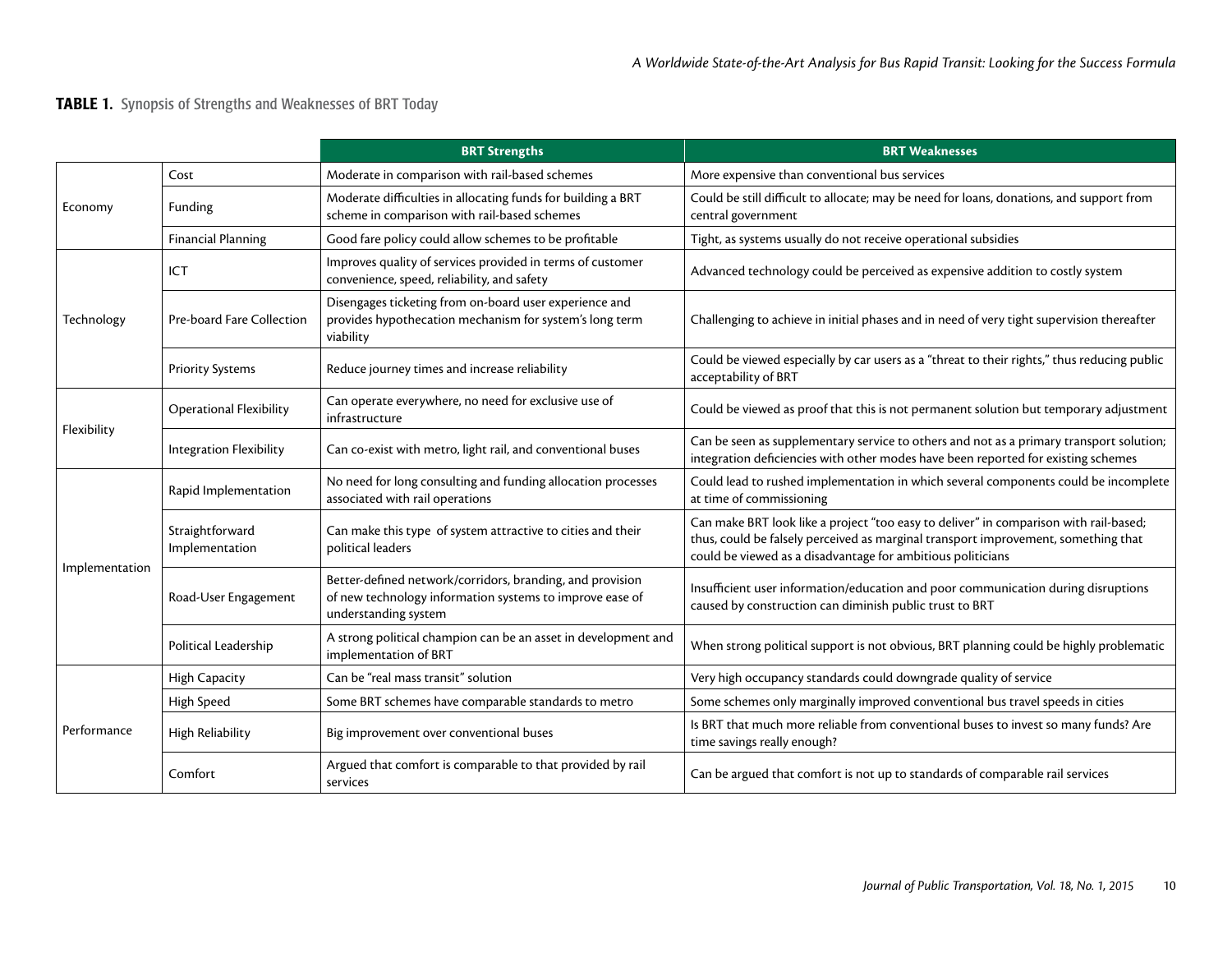TABLE 1. Synopsis of Strengths and Weaknesses of BRT Today (cont.)

|        |                       | <b>BRT Strengths</b>                                                                                                  | <b>BRT Weaknesses</b>                                                                                                                |  |
|--------|-----------------------|-----------------------------------------------------------------------------------------------------------------------|--------------------------------------------------------------------------------------------------------------------------------------|--|
| Impact | Environment           | Improvement of environmental conditions in terms of air quality,<br>noise reduction, and energy consumption           | Can be argued that metro/light rail are even greener                                                                                 |  |
|        | <b>Traffic Safety</b> | Reduction in number of traffic accidents                                                                              | Still not entirely disengaged by general road traffic; implies that there are still traffic<br>accidents related to its use          |  |
|        | User Satisfaction     | Majority of BRT users have been fairly satisfied with service                                                         | Car users tend not to see significant BRT-related benefits, while some schemes have<br>been deemed poor by their users               |  |
|        | Image                 | With right patronage and political support, can become iconic<br>for respective cities                                | Needs support to be publicly recognized as system much more complete and superior<br>than slightly improved conventional bus service |  |
|        | Urban Development     | May have potential to bring broader economic, social, and<br>environmental benefits on urban development              | Can be argued that BRT's potential for positive societal impacts is not as significant as<br>the potential of fixed-rail             |  |
|        | Land Use              | Can increase land values, rent values, and even promote high-<br>density residential, office, and commercial land use | Metro and light rail could have an even greater positive land use impact                                                             |  |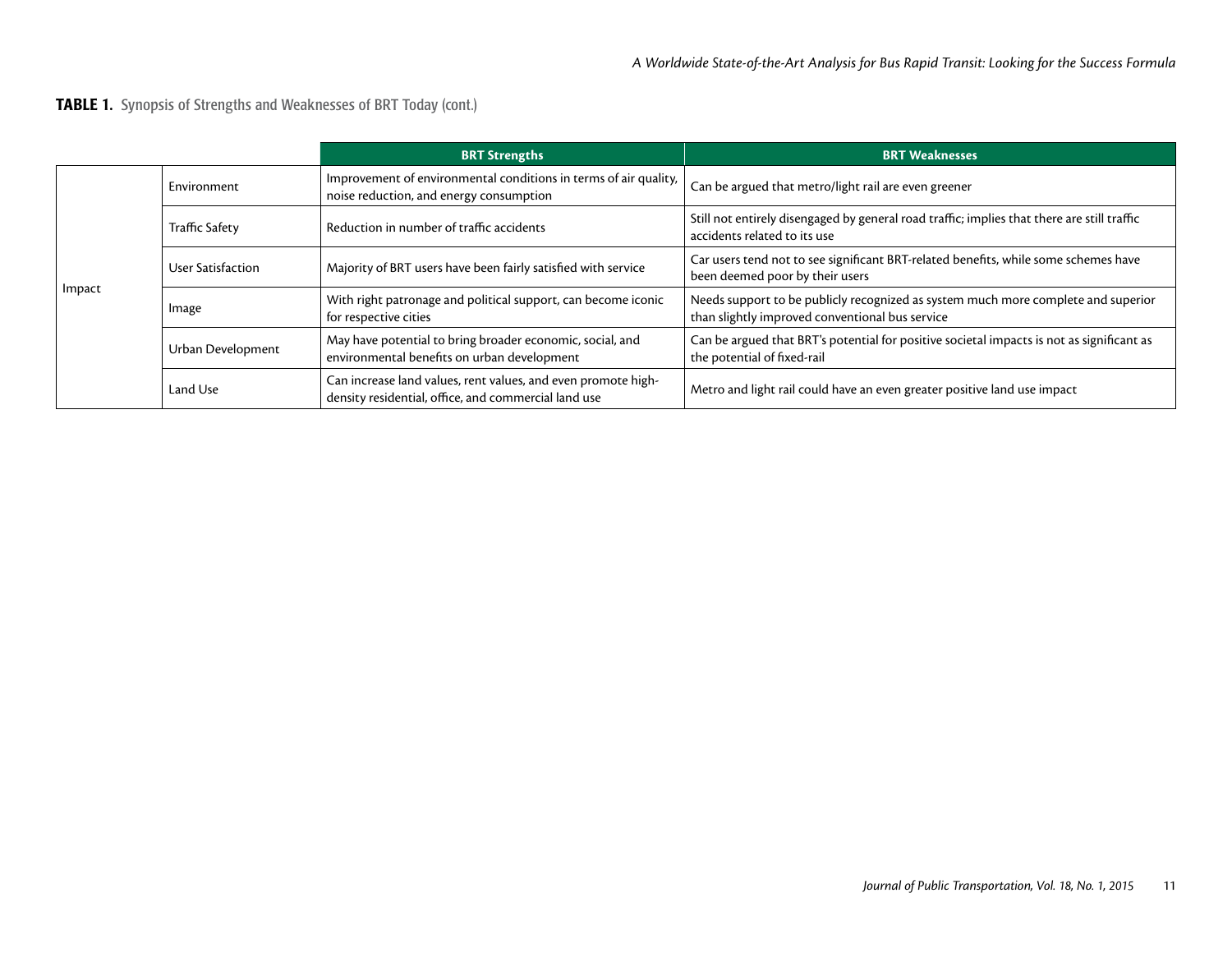# An Introductory Review of BRT Systems Globally

The development of BRT systems worldwide has witnessed tremendous growth in recent years (Delmelle and Casa 2012). Following a few pioneering implementations in the later 20th century, BRT has emerged as a leading mode of urban passenger transit in the first decade of the 21st century (Deng and Nelson 2011). Many of these new implementations are taking place in cities throughout the developing world, attributed largely to the relative inexpensive cost, easier implementation, and greater flexibility as compared to rail systems, and their promise to foster economic revitalization (Levinson et al. 2003).

| <b>Regions</b>   | Passengers/Day      | <b>No. of Cities</b> | Length (km)    |
|------------------|---------------------|----------------------|----------------|
| Africa           | 242,000 (0.76%)     | 3(1.61%)             | 80 (1.68%)     |
| Asia             | 8,529,322 (26.93%)  | 38 (20.43%)          | 1,317 (27.68%) |
| Europe           | 1,804,829 (5.69%)   | 53 (28.49%)          | 822 (17.27%)   |
| Latin America    | 19,769,380 (62.42%) | 60 (32.25%)          | 1,646 (34.6%)  |
| Northern America | 894,821 (2.82%)     | 26 (13.97%)          | 798 (16.77%)   |
| Oceania          | 430,041 (1.35%)     | 6(3.22%)             | 94 (1.97%)     |

# TABLE 2.

Basic Review of Bus Rapid Transit per Continent

*Source: [www.brtdata.org,](www.brtdata.org) December 2014*

Currently, there are 186 cities in 41 countries with BRT systems or corridors, serving almost 32 million passengers every day [\(www.brtdata.org,](www.brtdata.org) December 2014). New BRT systems and BRT extensions are under development as well.

The most important point of reference for BRT systems worldwide is South America, the birthplace of this mass transit mode. The South American schemes are widely appreciated as the most advanced and widely-used BRT systems in the world and provide a vision of how BRT can be used to radically change urban modal split in favor of public transportation. More specifically, BRT schemes have been implemented in 60 different locations in South America, hosting 62.4 percent of global BRT passenger trips (as of December 2014).

Recently, several cities in Asia have adopted BRT operations. The potential for BRT implementation in Asia is still huge, but this has been recognized only recently by Asian policymakers. Actually, the newer cities joining the list of the urbanities with BRT corridors are concentrated to China, followed by Indonesia, with the Latin American region coming in third. China, fostering one of the fastest-growing economies in the world and experiencing an unprecedented urbanization and motorization that has greatly transformed the nation's urban landscape over the last years, is the most fertile ground for new BRT schemes to prosper. Currently, 18 Chinese cities host at least one BRT corridor, but most of these schemes are of minor scale for the magnitude of the Chinese mega-cities. This trend is even clearer in India, where BRT operates in 8 different cities, serving only 390,000 passengers per day.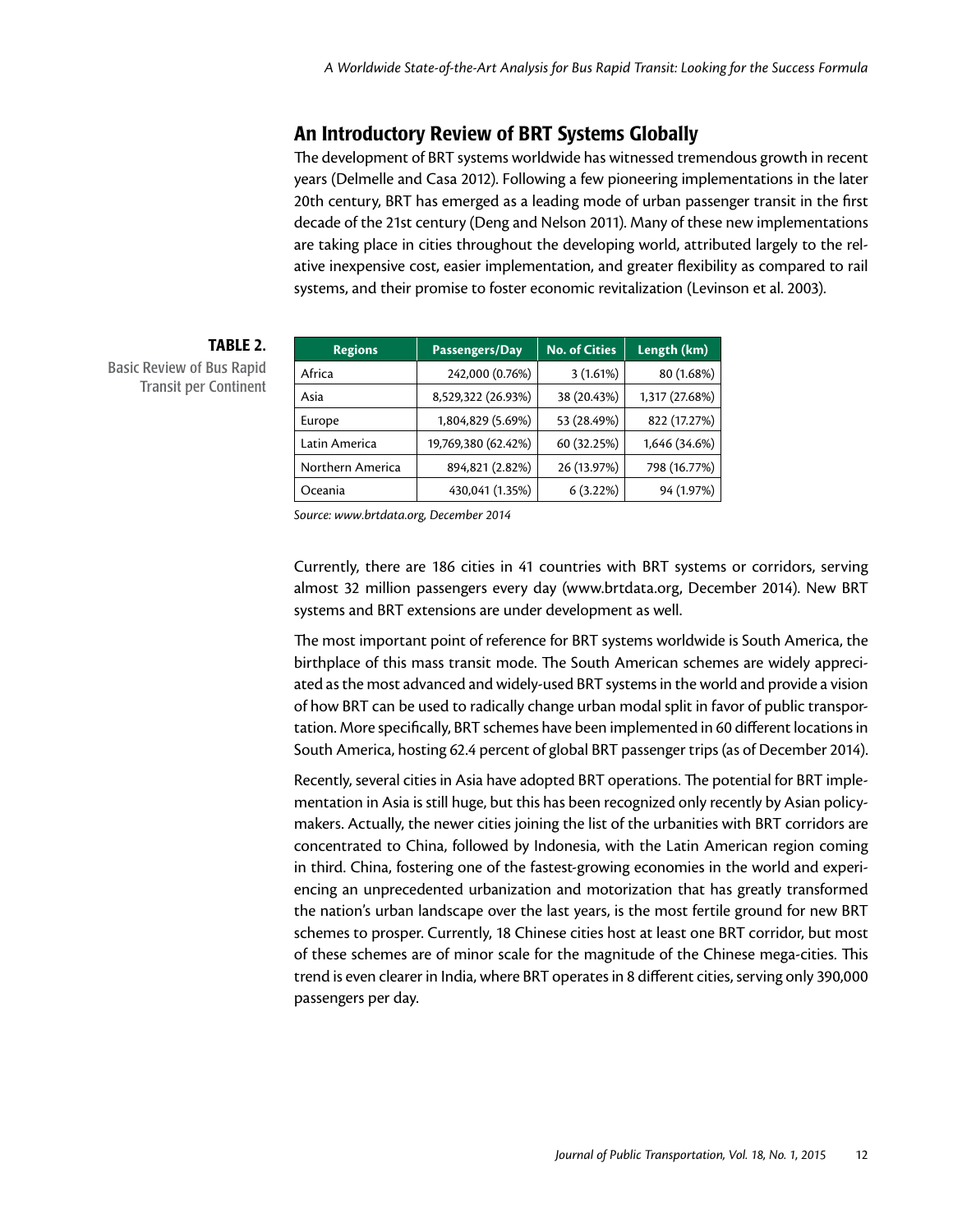| Adelaide              | Cannes            | Evry                    | <b>loinville</b>   | Maubeuge       | Port of Spain - Arima | Surat                        |
|-----------------------|-------------------|-------------------------|--------------------|----------------|-----------------------|------------------------------|
| Ahmedabad             | Cape Town         | Fareham-Gosport         | Jonkoping          | Medellin       | Porto Alegre          | Swansea                      |
| Almere                | Caracas           | Feira de Santana        | Juiz de Fora       | Merida         | Prague                | Sydney, Blacktown Rouse Hill |
| Amsterdam             | Castellon         | Fortaleza               | Kansas City        | Metz           | Prato                 | Sydney, Liverpool            |
| Auckland              | Caxias do Sul     | Gatineau                | Kent               | Mexico City    | Puebla                | Sydney Parramattarouse Hill  |
| Bangkok               | Châlon-sur-saône  | Goiania                 | Kesennuma-Tome     | Miami          | Pune                  | Taichung                     |
| Barranquilla          | Changde           | Gothenburg              | Kunming            | Monterrey      | Quito                 | Taipei                       |
| Beijing               | Changzhou         | Guadalahajara           | La Rochelle        | Montevideo     | Rajkot                | Tehran                       |
| Belém                 | Chiayi            | Guadalupe               | Lagos              | Nagoya         | Recife                | Toulouse                     |
| Belfort               | Chicago           | Guanzhou                | Lahore             | Nancy          | Rio de Janeiro        | Twente                       |
| <b>Belo Horizonte</b> | Chihuaha          | Guarulhos               | Lanzhou            | <b>Nantes</b>  | Rosario               | Uberlandia                   |
| Bhopal                | Chongqing         | Guatemala               | Las Vegas          | Natal          | Rouen                 | Urumqi                       |
| Blumenau              | Cleveland         | Guayaquil               | Leeds              | Nazahualcoyoti | Runcorn               | Utrecht                      |
| Bogotá                | Crawley           | Haifa                   | Leon de los Aldama | New Delhi      | Saint-Nazaire         | Vancouver                    |
| Boston                | Criciuma          | Halifax                 | Lianyugang         | New York       | Salvador              | Waterloo                     |
| <b>Bradford</b>       | Curitiba          | Hamburg                 | Liége              | Nice           | San Bernandino        | Winnipeg                     |
| Brampton              | Dalian            | Hangzhou                | Lille              | Niteroi        | San Diego             | Xiamen                       |
| <b>Brasilia</b>       | Diadema-Sao Paolo | Hefei                   | Lima               | Oakland        | Santiago              | Yancheng                     |
| <b>Brescia</b>        | Douai             | Indore                  | Lisbon             | Oberhausen     | Santos                | Yinchuan                     |
| <b>Brisbane</b>       | Dublin            | Ipswich                 | London             | Olinda         | Sao Paolo             | York                         |
| Bucaramanga           | Ecatepec          | Istanbul                | Londrina           | Orlando        | Seoul                 | York Regional                |
| <b>Buenos Aires</b>   | Edinburgh         | Jaboatao dos Guararapes | Lorient            | Ottawa         | Snohomish County      | Zaozhuang                    |
| Caen                  | Eindhoven         | Jaipur                  | Los Angeles        | Panama         | Sorocaba              | Zhengzhou                    |
| Cali                  | Enschede          | Jakarta                 | Luton              | Paris          | Stockholm             | Zurich                       |
| Cambridge             | Essen             | linan                   | Lyon               | Pereira        | Stokton               |                              |
| Campinas              | Eugene            | Ioao Pessoa             | Maceió             | Phoenix        | Strasbourg            |                              |
| Campo Grande          | Everett           | Johannesburg            | Maua - Diadema     | Pittsburgh     | Sumare                |                              |

# TABLE 3. Complete List of Cities Hosting BRT Schemes

*Source: [www.brtdata.org,](www.brtdata.org) December 2014*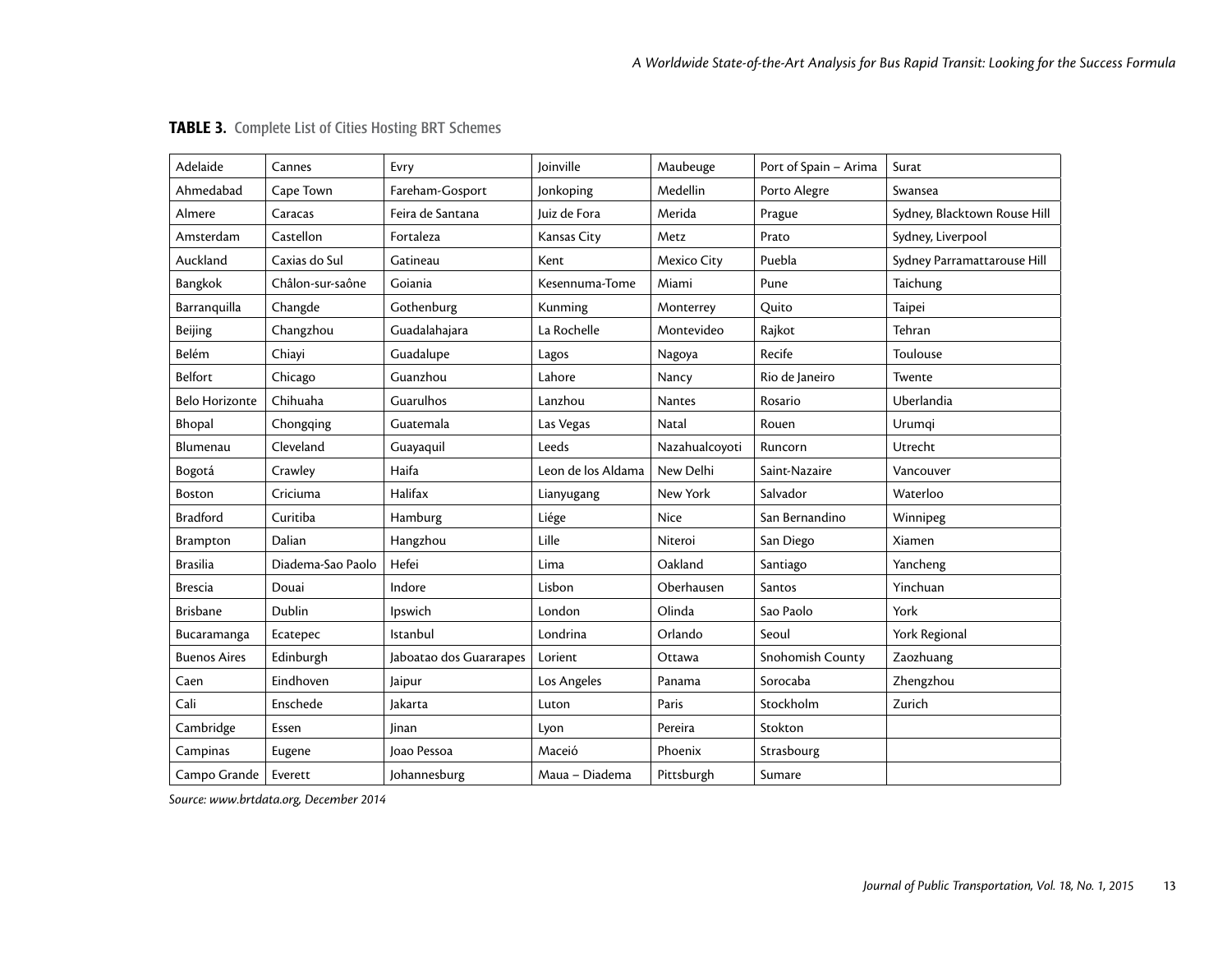Only three cities in Africa have introduced BRT: Johannesburg and Cape Town in South Africa and Lagos in Nigeria. In Oceania, there are six cities hosting a BRT scheme; five are in Australia. A seventh scheme in Melbourne (i.e., SmartBus) contains elements of BRT infrastructure but is no longer listed as such in the<brtdata.org>database. The introduction and usage of BRT in North America is limited compared to the potential opportunities that exist in the U.S. and Canada markets. Most schemes that are operating have small usage rates in relation to the dedicated BRT kilometers offered.

Europe, on the other hand, is a very different story when attempting to assess BRT's operability, productivity, and success. In Europe, the bus sector has a long tradition of innovation and development in introducing bus lanes, bus-only roads, traffic management measures to assist buses, and automatic dispatch and control systems—in some cases, as early as the 1970s (Hidalgo and Gutierrez 2013). Nevertheless, BRT has not been embraced with the same enthusiasm. One explanation is that during the 1990s, tramways were favored and received a lot of attention, while buses and bus systems were left behind. Nonetheless, the number of BRT systems in Europe is steadily increasing, especially in France and the UK.

Researchers and practitioners in Europe prefer to use the term Buses of High Level of Service (BHLS) rather than BRT (Finn et al. 2011). This is the case because they want to differentiate the European applications, which are based on improving passenger experience rather than simply focusing their efforts on how to supply high-capacity mass transit. In the report from CERTU (2005), BHLS is defined as "a public road transportation concept for the structuring services of the network that meet a set of efficiency and performance criteria, coherently integrating stations, vehicles, circulation lanes, line identifications, and operating plans in an on-going manner."

However, the BRT vs. BHLS theme is far from simply being a quantity vs. quality aspect. The advanced bus schemes across Europe, with the exception of Istanbul's Metrobüs, are not BRT systems that resemble Bogotá's TransMilenio or Curitiba's RIT but rather are BRT-Lite. BRT-Lite is a term that is more or less synonymous with BHLS, which explicitly refers to a system of buses with a high level of service that, despite its advanced characteristics, when compared with a conventional bus-line is not a fully developed BRT system, but rather a French/European BRT version of significantly smaller scale suiting European city needs. BHLS can have a considerable impact when implemented as part of the "co-modality" concept promoted by the EU—for example, working in cooperation between public transport fleet operations and parking management systems to promote BRT corridors (Deng and Nelson 2011).

# A Brief BRT History Lesson

BRT is an evolution of bus priority measures, such as designated busways and bus lanes (Hidalgo and Gutierrez 2013) and reflects a vision that was inspired almost 80 years ago. The idea of using rubber-tired vehicles to provide rapid transit is well-documented in plans and studies that have been prepared since the 1930s, with growing emphasis on bus prioritization (Levinson et al. 2003). For example, in 1937, the so-called Chicago Plan called for converting three west-side rail transit lines to express bus operation on super highways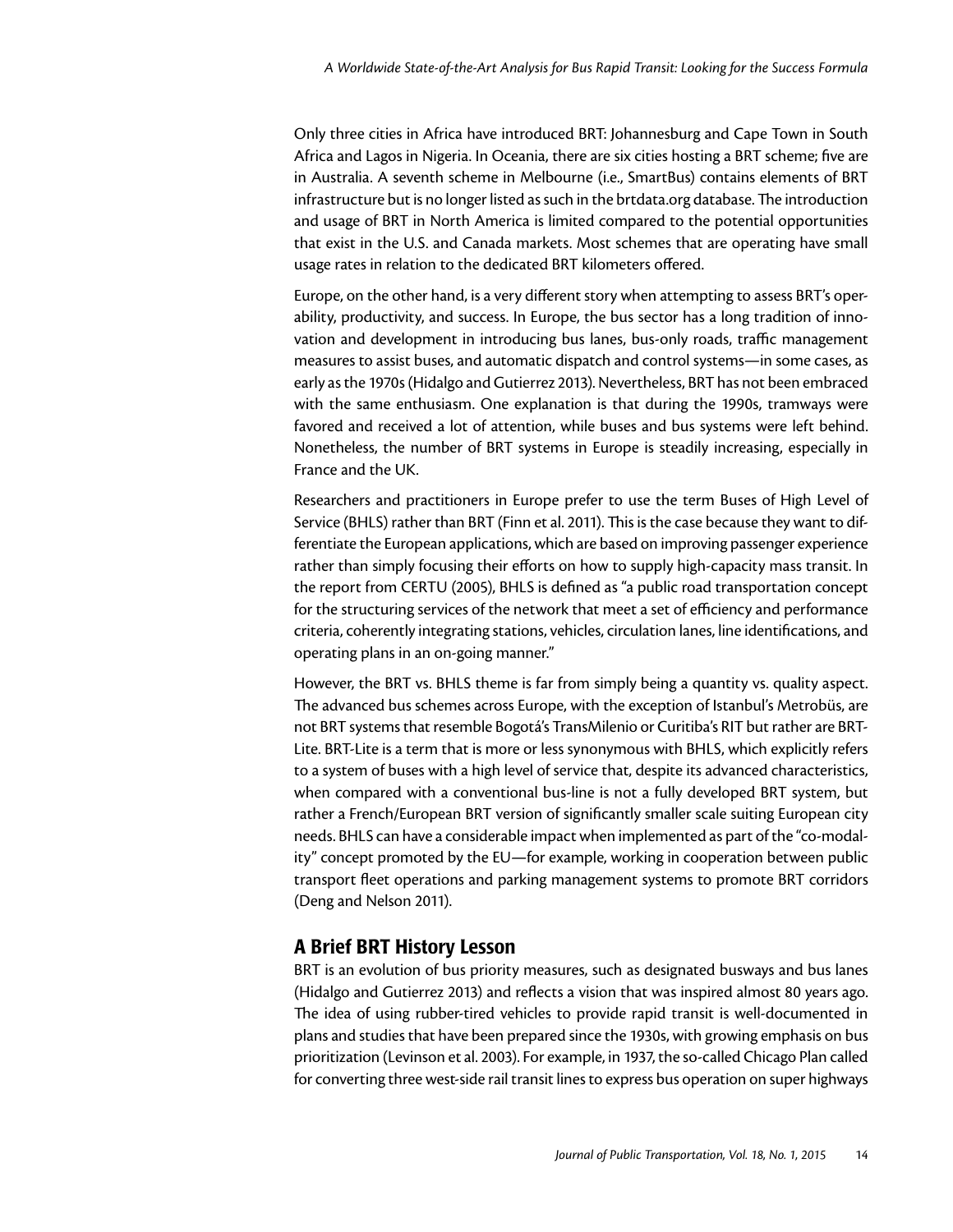with on-street distribution in central areas (Levinson et al. 2003). The term BRT was initially used in 1966 in a study for the American Automobile Association by Wilbur Smith and Associates, but a proper full-scale implementation came almost two decades later.

The first real BRT system was implemented in Curitiba in 1963, although dedicated bus lanes were not operating until 1974 (Rabinovitch and Leitman 1996). Curitiba, with 1.85 million inhabitants occupying a total area of 435 km<sup>2</sup> (about 4,200 inhabitants per km<sup>2</sup>), is the seventh most populated city in Brazil and the largest in the southern region of the country. The city stands at the center of a metropolitan area that includes 26 municipalities with a total population of 3.17 million inhabitants. As early as the 1960s, Curitiba's policymakers had the inspiration to direct the city's growth by integrating urban transportation, land-use development, and environmental preservation using bus-based transit innovation as their main apparatus.

In a December 2013 discussion with the authors, the Mayor of Curitiba, Jaime Lerner, the political champion who introduced this first BRT application in the world, stated that "the inspiration behind the creation of a metro-nized, in terms of performance bus system," was based on three parameters: 1) reflecting the restrictions of the local economy that could not cater to the massive financial needs for building and eventually sustaining a metro system; 2) understanding that the future of transportation was on the surface (and not underground)—he explicitly referred to "the need to have an interactive urban environment that integrates mobility, in a very visible way, with the overall sustainability focus of the city"; and 3) maximizing the potential of an already-existing bus system by transforming it in a cost-effective but yet unparalleled way that could fit his vision of a city working, living, and moving as a whole like a living organism.

As originally described by Lindau et al. (2010), the Curitiba bus system evolved from conventional buses in mixed traffic to busways, which were later fitted with floor-level boarding, prepayment, and articulated buses, creating the first full BRT system in the world. Later, the city introduced high-capacity bi-articulated buses and electronic fare ticketing systems. In 2007, RIT (the name of the scheme) had 2.26 million trips per working day transported by a fleet of 2,200 buses that produced 483,000 km per day. In 2009, the RIT was upgraded with the introduction of the Green Line, its sixth BRT corridor, which includes the operation of 100 percent bio-diesel articulated buses. As of 2010, some of Curitiba's corridors had achieved performance to levels that are typical for metro systems (Lindau et al. 2010). The capacity of the Boqueirão Corridor, for example, serves up to 89,000 passengers per day, and its operating commercial speed for the express service is approximately 28 km/h. Today, RIT is responsible for 508,000 passenger trips per day over its 81 km [\(www.brtdata.org,](www.brtdata.org) December 2014).

Curitiba's operational framework was adapted to a significant degree for introducing BRT corridors in places such as Quito (1995), Bogotá (2000), Los Angeles (2000), Mexico City (2003), Jakarta (2004), Beijing (2005), Istanbul (2008), and Guangzhou (2010), to name a few. Nonetheless, sufficient time passed for this public transit philosophy to disseminate to other locations. The vast majority of cities around the world that adopted BRT operations embraced this choice from 2000 onward, as illustrated in Figure 2.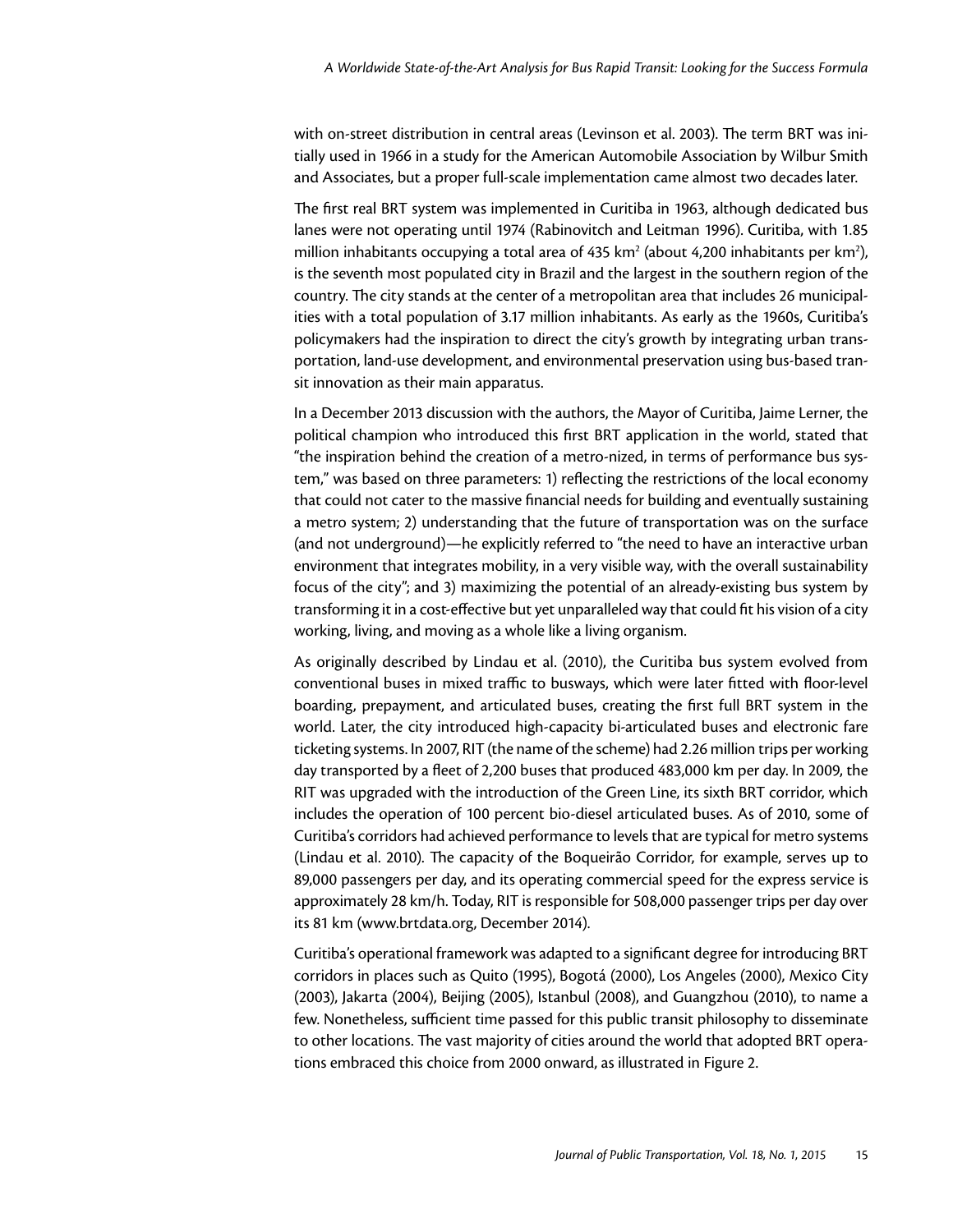

*Source: [www.brtdata.org,](www.brtdata.org) December 2014*

# Presenting and Discussing Local BRT Applications

The main focus of this section is to present updated information on specific local BRT applications that could be representative of their geographical region, followed by appropriate discussions. These discussions could be generalized into wider context for cities with similar characteristics and could serve as valuable lessons for building future BRT applications. There are many more examples that could have been discussed, but due to space restrictions, this was not an attainable choice.

## *South America*

#### **TransMilenio, Bogotá, Colombia**

Other than Curitiba, the influence of Bogotá has been particularly important in setting the standards for what BRT is really about. The TransMilenio BRT system is the most powerful BRT reference for planners and practitioners worldwide (Gutierrez 2010). Bogotá is the capital and largest city of Colombia, with 7,760,500 inhabitants. It is among the 30 largest cities in the world and has 20 localities, or districts, that form an extensive network of neighborhoods. TransMilenio, widely known as the "Jewel of Bogotá," has received many tributes, including the Stockholm Partnership Prize in 2002. It is the largest investment in public transportation in Colombia in the last decade, with significant impacts on travel times, transportation costs, the environment, accidents, and urban development of the nation's capital (Hidalgo et al. 2013). It was built in three years, effectively from scratch, as the answer to the persistent demand for a metro system (Gilbert 2008). On an average working day in 2014, the system carried 2.21 million passengers in 113 km of lanes in 11 corridors [\(www.brtdata.org,](www.brtdata.org) December 2014).

TransMilenio began operations in December 2000. Its key features as described by Gilbert (2008) include the following:

- The system was built in stages, aiming to cover 80 percent of the urban transport needs of the city (Gómez 2004).
- Each corridor is built along the city's major roads, and the construction of the bus stations, garages, bridges and other infrastructure was financed by public funds.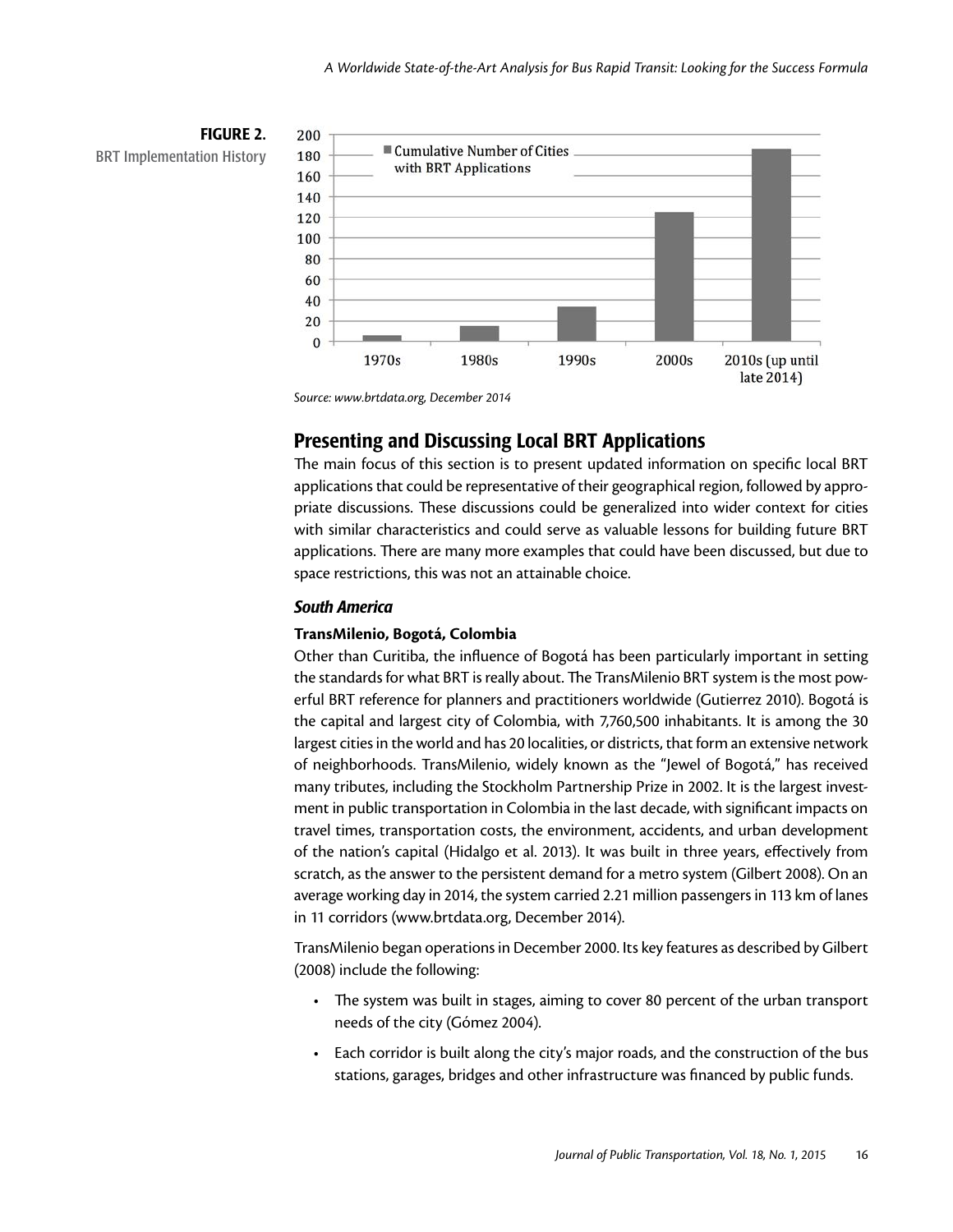- TransMilenio operates using a public-private partnership mechanism. City administration is responsible for the construction and maintenance of the infrastructure (through the Urban Development Institute) and for the planning, management, and control of the service (through Transmilenio S.A., the private operator). The system operated originally on a commission of 3 percent of the fares collected, a percentage that has risen over time (Hidalgo et al. 2013).
- There is no operating subsidy.
- • Red articulated buses operate along reserved corridors, with two exclusive lanes each way on most routes; a feeder system takes passengers to the main stations.
- In 2011, 1,262 articulated buses and 10 bi-articulated buses were operating 114 stations around the city, in addition to 519 conventional 12m buses that operated within the 83 different feeder routes (Hidalgo et al. 2013).
- • Each articulated bus can carry 160 passengers, with 112 standing and the remainder sitting.
- The red buses belong to 7 "modern," private companies that have contracts with the city; the green feeder buses belong to another 11 companies.
- Some buses stop at every station; others are express services.
- • Passengers board and alight the buses at special stations, many of which can be reached by pedestrian bridges to avoid accidents and to speed up loading.
- • Passengers purchase travel cards before boarding. A fixed fare is charged whatever the length of the journey. The use of the feeder bus system is free; passengers are charged only when they board on the articulated buses. The payment system also embraces the use of a smart card (Hidalgo et al. 2013). The fares are collected by Transmilenio S.A.
- Transmilenio S.A. monitors and controls the system through a GPS system and communicates with the drivers through a wireless telecommunications system.
- User information is achieved through a fixed signage and dynamic display panels (Hidalgo et al. 2013).
- The buses have to be replaced on a regular basis, approximately every 10 years, although this can be extended to 15 years if the buses have not completed an agreed mileage.
- The drivers are salaried employees of the bus companies.

TransMilenio may be a minor miracle, but Bogotá is still in need of improving its transport system. Perhaps the main lesson that other cities planning to invest in busways should learn is that TransMilenio-type systems can work efficiently and should be encouraged, but unless parallel changes are made to the rest of the transport sector, real progress will be slowed and, in a worst-case scenario, vested interests may actually undermine the viability of a new BRT system (Gilbert 2008).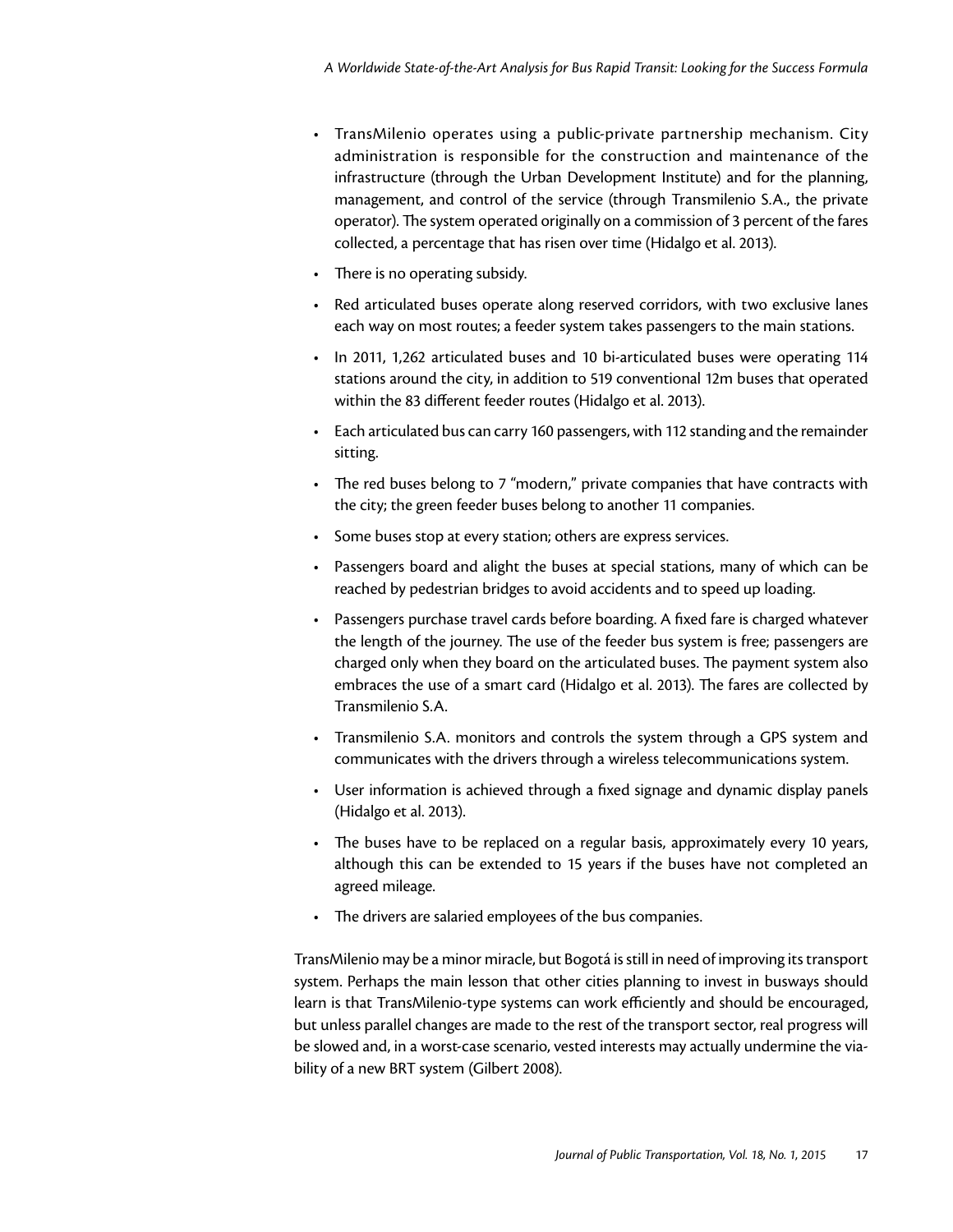#### **MIO, Santiago de Cali, Colombia**

Santiago de Cali (or Cali), the third largest city in Colombia, with a population nearly 2.5 million residents, is among the most recent South American cities to adopt a BRT system and is in the process of replacing its traditional bus public transit system with an integrated mass transit system. This city-wide transportation project is central to a larger urban revitalization plan intended to encourage economic growth and to alter the image of both the city and the country to residents and outsiders. What defines this scheme is the intention of planners to create a system that prioritizes equity over other potential goals. As Delmelle and Casa (2012) report, the policymakers' ambitions focus on developing a scheme that promotes equitable access to all residents and access to a large number of urban opportunities. This is a scheme that on a daily basis accommodates 530,000 passenger trips in its 6 corridors that extend to 39 km [\(www.brtdata.org](www.brtdata.org), December 2014).

#### **Lessons to be Learned by South American Applications**

Since BRT has a long tradition in South America, a discussion about South American scheme variety and success (or failure) as a whole is a meaningful process. This discussion, nonetheless, could be generalized into a wider context since these findings could be applicable to other systems that have not yet achieved the levels of maturity of the South American schemes.

After Curitiba opened the first BRT system, other cities in Brazil introduced systems with some of the same characteristics but with much lower speeds, capacities, and customer comforts. These light BRT systems—São Paulo's *passa rápido* corridors, for example brought some real benefits to passengers but were far less appreciated by the general public. As a result, Brazil lags behind Colombia in terms of leading BRT development (Weinstock et al. 2011).

BRT systems in South America (and in Asia, in this case, since there are similarities) feature a diversity of scope and level of integration. There are single-corridor projects that do not integrate with feeder services and other transport modes (e.g., Mexico City, Beijing), projects with sequential implementation of non-integrated corridors (Quito, Jakarta), schemes that gradually implement physically-integrated corridors (Bogotá, Guayaquil), and others that deploy extended route re-organizations (São Paulo, Santiago, León) (see Carrigan et al. 2011). A strong political champion has proven to be an asset in the development and implementation of BRT (Lerner 2013).

The fares for South American BRT projects with competitive bidding for bus operating concessions (e.g., Bogotá's TransMilenio, Pereira's Megabus and TranSantiago) often have been determined through the bidding process itself. Initial user fares were calculated based on prospective operator bids, and the contracts then issued for operating have included adjustment formulas for future rises in labor and fuel costs over time. In other systems, political authorities defined fares that did not reflect the actual costs of the system or the required levels of subsidy. This approach can have adverse effects. For instance, Quito's system was unable to generate enough funds to pay the operators of the Ecovía buses, and the BRT systems of Mexico City (and, similarly, Jakarta and Beijing) were financially challenged until fare increases were approved. Setting fares related to knowledge of the costs and an understanding of subsidy requirements are necessary to ensure financial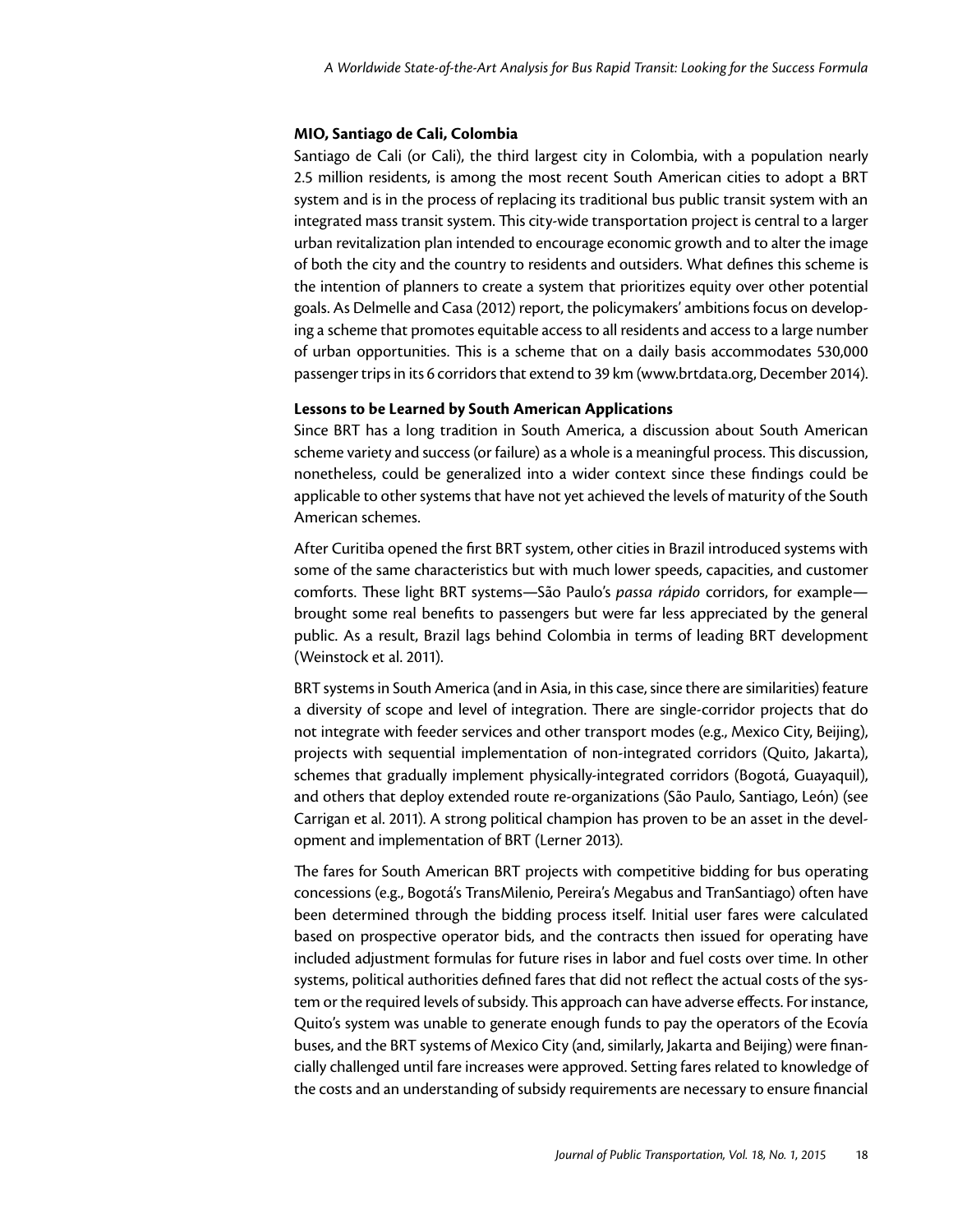sustainability for operators and funding authorities as well as continued political buy-in (Carrigan et al. 2011).

It is also common for cities to incorporate existing operators into the new BRT system to minimize political and contractual risks referring to service operation. Cities in South America (and now in Asia and Africa as well) have encouraged small transport businesses and operators to organize themselves into formal companies through restricted bidding for operation contracts or through direct negotiations (Carrigan et al. 2011). This encourages local communities and businesses to engage more actively with the scheme of their city by sharing some responsibility for its functional operation. Even more important, however, this helps to secure working posts that could be in doubt if a large contractor was in command—something that influences local economic development positively. This is an operational issue that perhaps deserves a study on its own, but since it is an important success ingredient for BRT, it is reported as such for the sake of a more holistic approach.

#### *Europe*

#### **Metrobüs, Istanbul, Turkey**

A scheme that is considered among the most successful is Turkey's Metrobüs, the only intercontinental BRT system in the world. This is a success story not related with South American schemes, although it was inspired by them. The implementation of Metrobüs started in 2007. It was initially built on the European side of Istanbul through a high-demand arterial and received criticism for being preferred over rail alternatives. The section that was built in 2009 runs over one of the two Istanbul Strait (Bosporus Strait) bridges connecting Asia and Europe, by which Metrobüs has uniquely acquired the distinction of crossing a major water barrier and connecting two continents. Istanbul Strait is a major transportation bottleneck and source of congestion, and Metrobüs is the only transit system for crossings.

Shortly after the opening of the bridge section, the whole system recorded a directional capacity of 24,000 passengers per hour and patronage of 620,000 daily trips (Alpkokin and Ergun 2012). The one-corridor BRT scheme after its fourth phase in 2012 extends to 51.3 km (Yazici et al. 2013). Currently, Metrobüs carries 750,000 passengers per day serving Istanbul, one of the largest cities in the world, with a population of more than 13 million inhabitants [\(www.brtdata.org,](www.brtdata.org) December 2014), which, similar to other megacities in terms of size and complexity, has a metropolitan area even larger. Metrobüs uses the application of a median busway with center island stations that was built within the median of the freeway D100 by removing a travel lane in each direction. Bus operation is counter-flow to reduce costs and implementation times and uses conventional buses with right-hand doors. The entire Metrobüs system has a dedicated right-of-way in Istanbul, with the exception of mixed traffic operations on the Bosporus Bridge.

Alpkokin and Ergun (2012) conclude their assessment of Metrobüs by reporting that "all the information of improved ridership and capacity proves that Istanbul Metrobüs achieves one of the highest patronage levels amongst similar BRT systems, which provides evidence to support the effective operation of BRT systems."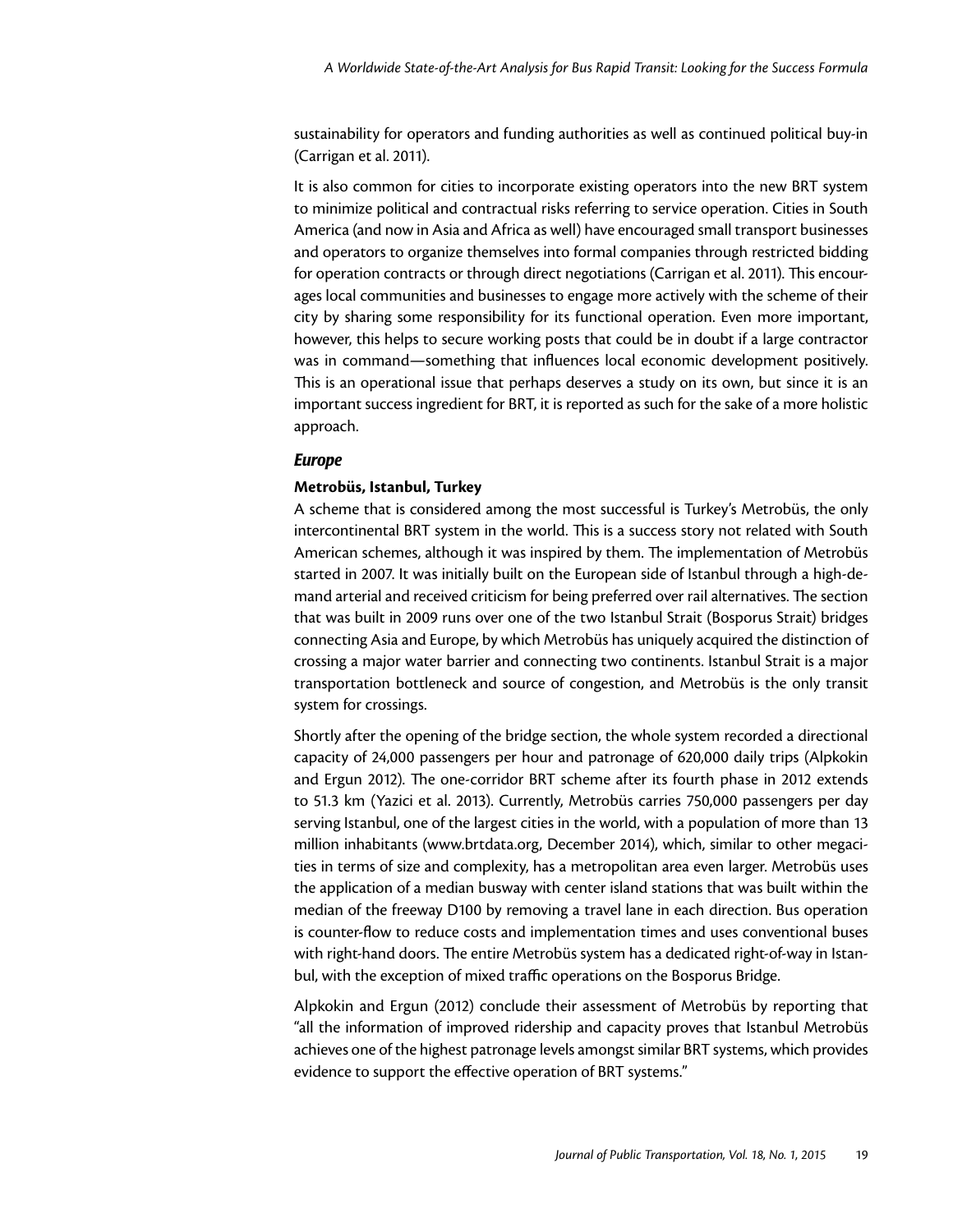#### **Stombussar, Gothenburg, Sweden**

Gothenburg has approximately 540,000 inhabitants and is divided by the Gothia River, with the south and the north parts crossed by two bridges and one tunnel. Public transport accounts for 29 percent of all trips; 48 percent are by private car, 14 percent by motorcycles and non-motorized vehicles such as bicycles, and 9 percent by walking. The public transport system in Gothenburg consists of trams, BRT-Lite routes, and other bus services including express buses. There is also a ferry service across the river and to/ from the archipelago. Most public transport journeys are made by trams (60%), but the BRT system is gaining in popularity and carries around 15 percent of the passengers of all public transport trips (Trafikverket 2014), that equal approximately 25,000 passenger trips per day [\(www.brtdata.org](www.brtdata.org), December 2014).

The BRT system, or, more precisely, the trunk bus system, was first introduced in 2003. Currently, eight lines are considered trunk bus lines or "stombusslinjer." Line 16 initially had a 10-minute frequency during peak hours; the current frequency is 5 minutes during most of the day and 2.5 minutes in the most demanding directions during peak hours. The other seven BRT routes run with at least 10-minute frequencies during daytime, in some cases reinforcing traffic during peak hours. To minimize the times at each bus stop, travelers are allowed to get on and off through all doors, a so-called "open visa" regime. This corresponds to the principles that apply to trams in Gothenburg, but is not allowed in other, ordinary bus lines.

Buses are given priority at all traffic lights en route. The position of all bus stops was reviewed, leading to a minimum number of bus stops in relation to traveler needs, and special bus lanes and bus streets were created. When planning the routes, efforts were made to avoid sharp curves and lateral movements; this has been achieved by providing a straight line into and out of the bus stops and bus lanes, which run straight through roundabouts, etc. All these actions lead to a higher average speed. Most bus stops in the BRT system are equipped with real-time information displays, presenting information on next departure as well as disturbances and delays. On all buses, internal displays inform the passenger about the next two stops. A special road map presents the trunk bus lines together with the tram system to further stress the relationship between the two. The ticketing system is an electronic smart card system. Tickets cannot be purchased on board, but individual tickets can be purchased via SMS just before the trip and are valid for 90 minutes, or cards can be purchased from local shops. Approximately 65 percent of passengers use monthly passes.

The entire bus fleet consists of low-floor buses with wheelchair ramps. In addition, all stops have a raised platform to improve accessibility for mobility-challenged passengers. The buses have a unique and uniform design to make them easily detectable in city traffic. For interior design, care was taken in the choice of colors, materials, and lighting to make the travel experience more pleasant for travelers and to assist passengers with disabilities.

It should be noted that this BRT scheme is substantially scaled down compared to the world's leading BRT schemes; it is not oriented towards dealing with higher capacities but, rather, emphasizes the provision of high-quality services. Conclusions from previous Swedish research on BRT indicate that there is no place for full-scale BRT schemes in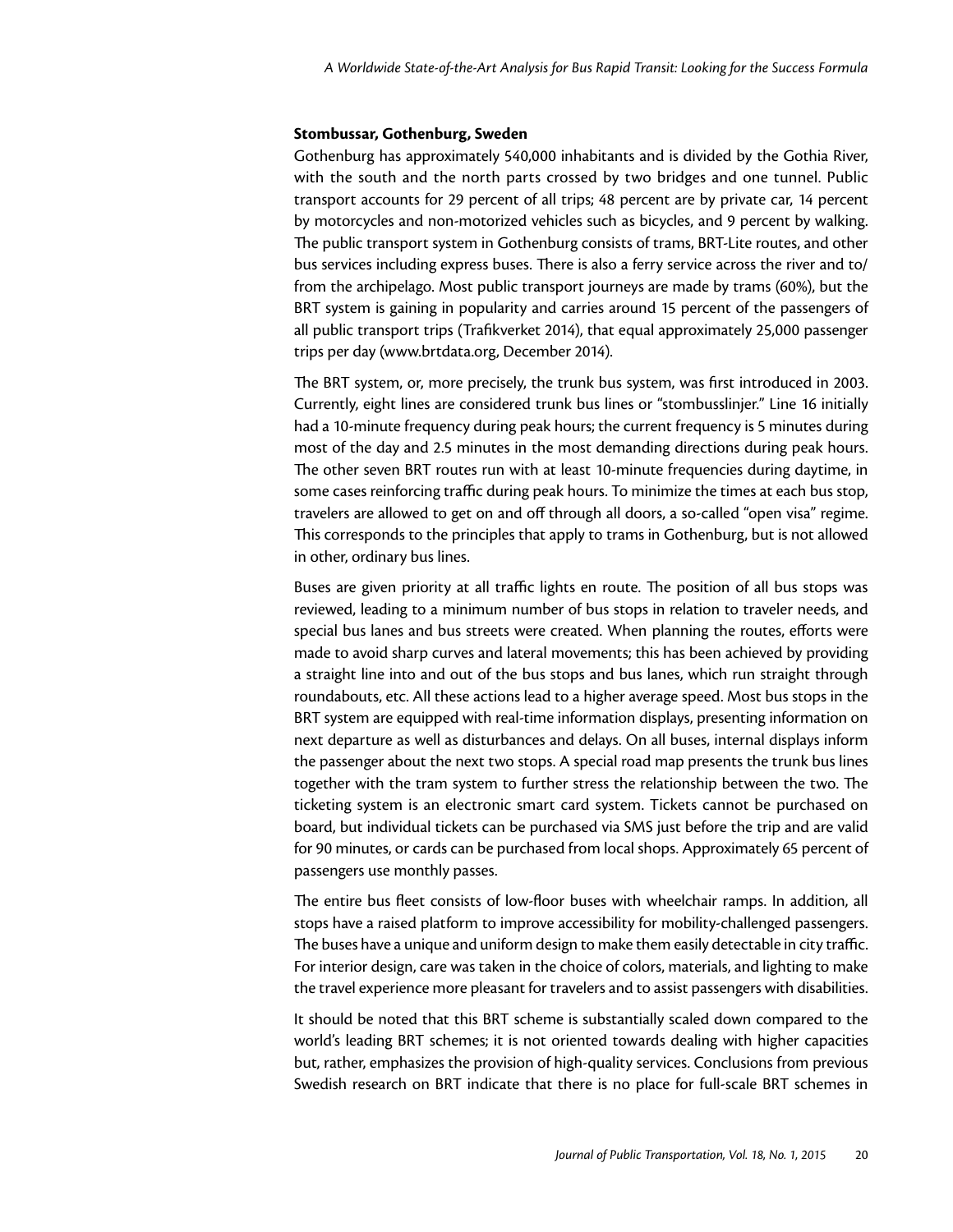Sweden, even though Swedish towns and cities could benefit from the image, flexibility, speed, and quality that BRT symbolizes (Stojanovski 2013). The urban form, the road hierarchies, and the dispersed and fragmented urban structure of Swedish towns and cities and low densities were identified as main obstacles (Kottenhoff 2010).

## *Asia*

#### **TransJakarta, Jakarta, Indonesia**

Jakarta is the capital and largest city of Indonesia and is located on the northwest coast of the island of Java. It is the country's economic, cultural, and political center and, with a population of around 10 million, is the 13th most populated city in the world. TransJakarta BRT System launched its first corridor on January 2004 on a trial basis, beginning revenue operation on February 2004 (Ernst 2005). This was the first fully operational BRT system in Asia. During its first year, it served 15.9 million passengers. Beginning with just 12.9 kilometers, TransJakarta is now 206 km [\(www.brtdata.org,](www.brtdata.org) December 2014), larger than the BRT systems in Curitiba and Bogotá (Yunita 2008).

This is a scheme that has all the key elements of a BRT system. It is founded on a designated busway that is physically separated from mixed traffic, except for very few cases where segregation was not feasible. TransJakarta offers facilities such as air-conditioning and pre-paid boarding that distinguish it from other buses. Currently, 12 corridors operate, serving 370,000 passenger trips per day [\(www.brtdata.org,](www.brtdata.org) December 2014). In its first year of operation, TransJakarta was responsible for a significant modal shift, with 14 percent of private car users using BRT (Susilo et al. 2007), a measurement that reflects the period occurring four months after the launching date of the first eight corridors.

TransJakarta's ridership is rather low, with systems that have less than one-quarter of TransJakarta's infrastructure carrying more passengers per day. For example, Belo Horizonte's BRT system is approximately 5 times smaller than TransJakarta, with 5 fewer corridors and carrying 682,000 passengers per day on its articulated buses. One effort to improve the customer experience and attract ridership included the installation of water fountains in several stations, intended for passengers observing Ramadan, the Islamic month of fasting, to be able to break their fast in the station during their commute home. The cost of the water purifiers was about \$2,136 each (Yunita 2008).

The main problems of the scheme are long queuing times and insufficient bus frequency. The initial corridors were constructed for buses with only one door, constraining the number of people who could get off or on the bus at one time. The new corridors will include a fix to this problem. Information provision is not efficient since it is provided only in stations by ticketing officers, security officers, and a display board. Cleanliness and maintenance are important concerns as well.

#### **BRT1, Beijing, China**

Beijing is the capital of China and one of the most populous cities in the world, with more than 20 million inhabitants. The metropolis is governed as a direct-controlled municipality under the national government, with 14 urban and suburban districts and 2 rural counties. Beijing Southern Axis BRT Line 1 (BRT1) is the first BRT system implemented in China and the first large-capacity rapid bus line based on the needs of developing public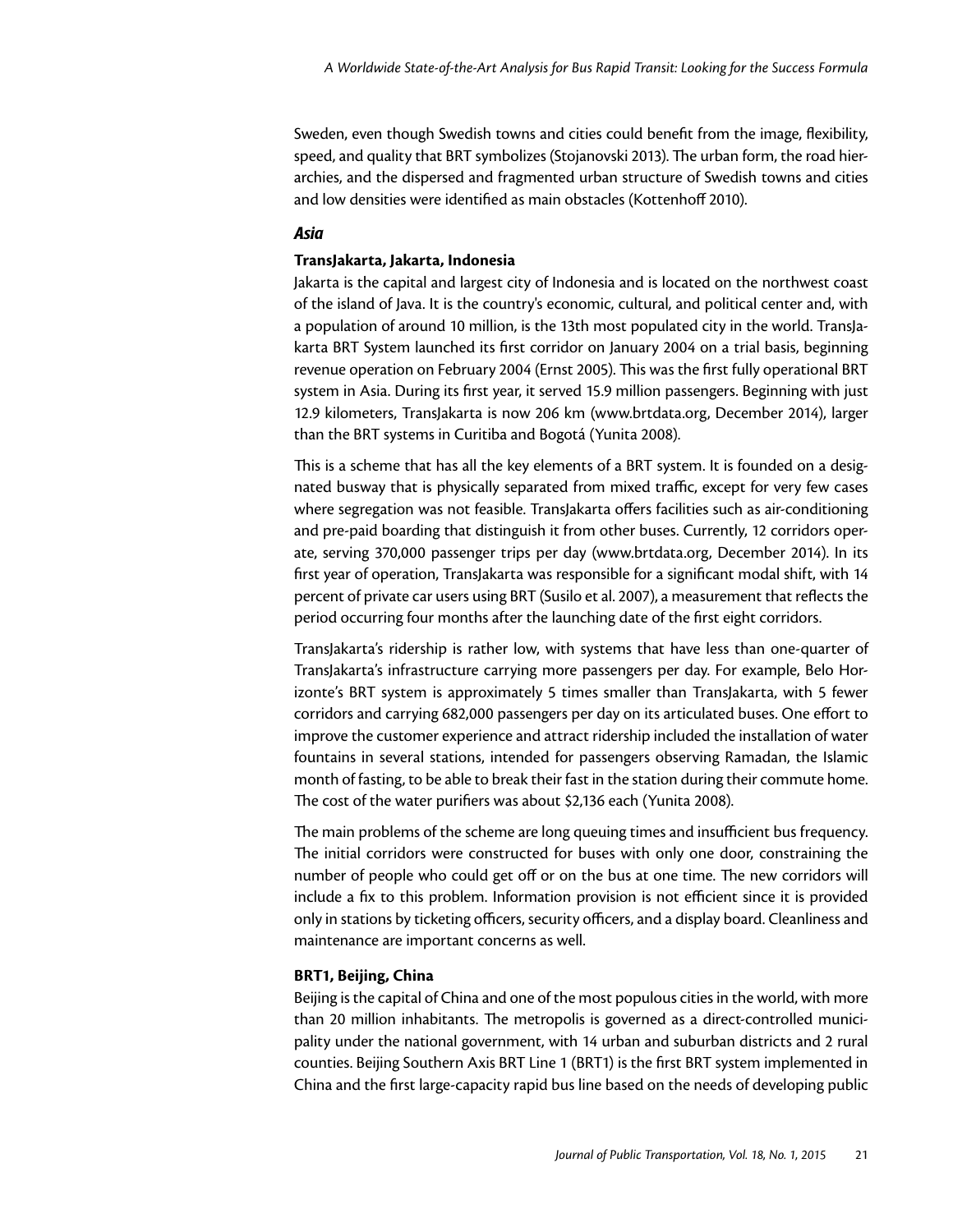transportation, which was designed using foreign advanced ideas and technology as reference (Lin and Wu 2007). BRT1 started commercial operations in December 2004 with a pilot line of only 5.5 km in length. In December 2005, BRT1 began full operations and was extended to 15.8 km. It should be noted that from proposal to trial operation, the time span of implementing BRT1 was relatively short. Most lanes are physically segregated in the median of the road, except for 2 km from Qian'men to Tian'an'men. Six of the 17 stations of the corridor are transfer stations (Deng and Nelson 2013). Accessibility to the city center has been significantly improved for residents along the BRT corridor.

The BRT system investment at Beijing Southern Axis Corridor included significant expenses for the creation of the necessary road-reconstruction project, stations, and intelligent transportation systems (ITS). The investment in the road reconstruction project was about 321.31 million yuan, and the investment for the stations and ITS (including operation for stations, parking lots, vehicles, etc.) was approximately 288.19 million yuan, for a total cost of 609.5 million yuan; construction cost per kilometer was about 38.1 million yuan (Lin and Wu 2007), a cost in American dollars (in 2014 values) of approximately \$6.2 million.

In Beijing, the local authority has faced increasing difficulties in paying off debts for subsidizing its metro and light rail operations and for expanding the rail network to increase coverage. In a pre-implementation cost-benefit study on three transport improvement alternatives (busway, street-level light rail, and elevated rail) in a congested corridor in Beijing, it was found that only the busway showed a positive net present value (Deng and Nelson 2013). This rationale led Beijing policymakers to implement, on a relatively small scale (for the city standards), BRT to save costs and eventually provide high-quality services within a short implementation time.

Currently, Beijing has 4 corridors covering 74 km of routes and hosts on a daily basis 305,000 passenger trips [\(www.brtdata.org,](www.brtdata.org) December 2014). The lines use vehicles with a passenger capacity of 180 persons (Lin and Wu 2007), and all are low-floor buses and cost about US\$250,000 each, including features such as automatic stop announcements, three double left-side doors, and air conditioning (FTA, 2006). The buses are mounted with GPS terminal equipment and meet universal emission standards. The speed of the buses reaches 26 km/h, and (according to Lin and Wu 2007) the overall travel speed of general traffic after BRT implementation of the Southern Axis Line has increased by 2.26 km/h.

A user survey conducted by Deng and Nelson (2012) suggested that passengers were generally content with the BRT service provided in the Beijing Southern Axis BRT Line 1, with 85.5 percent rating overall satisfaction as "very satisfied" or "satisfied." High speed and convenience were the main factors encouraging passengers to use BRT. It was also found that passengers who had a car alternative were more likely to give lower satisfaction ratings regarding the reliability, comfort, cleanliness, and overall satisfaction of the BRT service.

Overall, the implementation of BRT in Beijing is regarded as a considerable success because of its prominent flexibility, transit speed (close to that of the Beijing Metro), and user satisfaction (Deng and Nelson 2012, 2013; Lin and Wu 2007). However, some problems do exist. In Beijing, an impressive feature of BRT stations is a pedestrian overpass or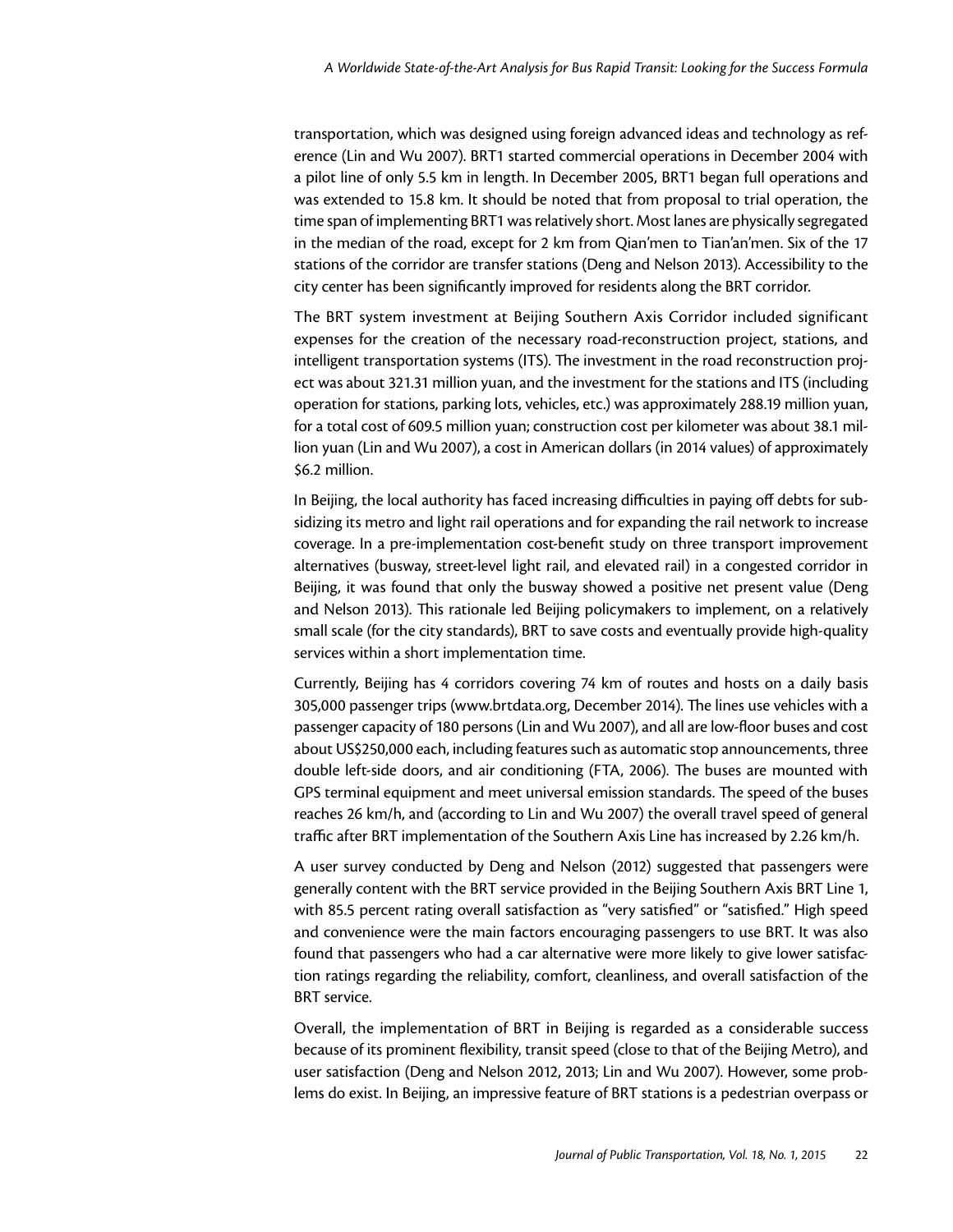underpass, which provides safe pedestrian access; adding lifts and elevators would make these stations even more accessible to mobility-challenged groups. Fares are below the operation cost level, which has generated considerable financial difficulties for the operators. Currently, Beijing's BRT is heavily subsidized by the local government, but because it has high passenger volume levels and low labor costs, it could be profitable, provided that the system operation structure is redesigned accordingly. The local authority needs to re-examine the effect of subsidies on operational efficiency and conduct a full review of its fare policy and structure to improve the operational sustainability of BRT. Adding more express buses at large stations and intersection services during peak-hours while reinforcing the fleet with super-capacity vehicles could, according to Lin and Wu (2007), bring immediate improvements to the system.

## **Unrealized Potential for BRT Investments in Asia**

In many developing Asian cities, the growth of transportation needs is very rapid and uncontrolled, causing various impacts on the environment and human welfare (Satiennam et al. 2006). The reality is that until recently, heavy investments have been made exclusively in building metro and light rail systems as a means to meet massive travel demand. Pucher et al. (2007) suggest that although metro and light rail projects have gained extensive political support in Asia, in some cases, this is mainly because "rail symbolizes modern, advanced technology and offers politicians tangible, highly visible achievements to impress their constituencies and the rest of the world." Thus, the prioritization of rail-based solutions was primarily founded for image and national pride purposes and not on the provision of a mechanism adequate to deal with urgent traffic congestion problems.

BRT has recently emerged as an attractive urban transit alternative in many Asian cities due to its financial sustainable, ecologically-friendly character and its flexible implementation. However, it seems to be difficult to introduce BRT, at least on a scale that reflects the size and traffic challenges of Asian mega-cities. Ten countries and 38 cities in Asia have a BRT scheme to date, but none is comparable in size or performance to the schemes of South America. Some of them also lack innovation and are limited to unsuccessfully adapting BRT operations that do not fit the local needs of the city hosting them. For instance, after Indonesia opened TransJakarta, a system with significant problems of its own, other cities across Indonesia began opening copycat systems, the best of which brought about only marginal improvements and the worst of which made conditions worse. Chinese and Indian cities, after gaining some limited familiarity with Bogotá's TransMilenio, also made a number of sub-optimal bus system improvements that were branded as BRT but which could not be judged as cost-effective (Weinstock et al. 2011).

Furthermore, the lack of upfront integration of road design, public transportation planning, land-use planning, and early-stage public consultation has created challenges to providing high-quality public transport services on many new urban corridors (Jiang et al. 2012). Deng and Nelson (2010) add that, despite the fact that BRT systems are successfully in operation across the world (and in Asia in particular), the image of BRT is not yet well understood by most decisionmakers. This means that it is difficult for them to transform a concept that is often misunderstood into new local applications that could genuinely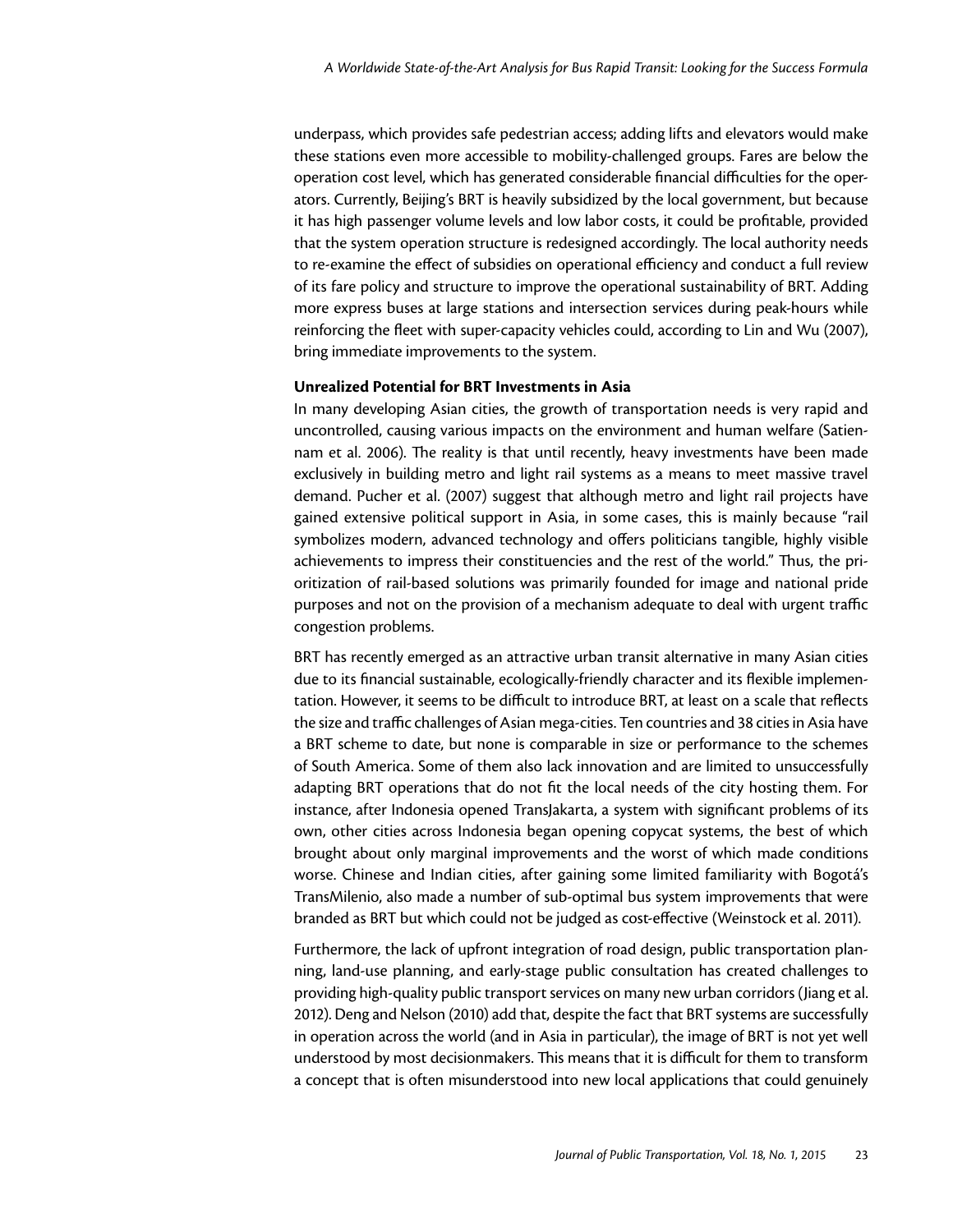improve road traffic conditions. Yet, with more than 100 cities of more than 1 million in population only in China, the urban transportation market in Asia is very large (FTA 2006)—too large to address by simply supporting car-orientated operations and conventional public transport services.

## *North America*

## **HealthLine, Cleveland, USA**

The most successful example of BRT in the U.S. (with a BRT Standard score of 63/100 compared to Eugene's EmX 61, Los Angeles' MetroRapid 61, Pittsburgh's Martin Luther King, Jr. East Busway 57, and Las Vegas' MAX 50) is the 11.4 km Euclid Corridor Transportation Project, also known as HealthLine. This is a scheme that is not really comparable to the productivity, efficiency, or size of a scheme such as Bogotá's, whose BRT Standard score is 93. Healthline is a one-corridor scheme serving 15,000 passenger trips per day [\(www.](www.brtdata.org) [brtdata.org](www.brtdata.org), December 2014).

This project was created in response to the need for providing an efficient public transit service connecting the city's main employment centers. The Greater Cleveland Regional Transit Authority (RTA), the Northeast Ohio Areawide Coordinating Agency (NOACA), and the City of Cleveland had studied transit options in Cleveland for four decades, culminating with the consensus in 1995 that BRT would be the most cost-effective option to provide high-capacity transit service for the city (Weinstock et al. 2011). The project details for the Euclid Corridor Transportation Project were finalized in 1999 following a series of 12 public consultation meetings.

Before the system opened, average bus speeds in the corridor were only 15 km/h. Line 6 on the Euclid Avenue corridor was one of the most heavily-used routes in the city, accounting for 10 percent of the total passenger trips. Euclid Avenue also had lines 7 and 9 operating on part of the corridor. The operational plan for the HealthLine converted line 6 into an upgraded service with new articulated BRT buses that operate mostly within a newly-constructed segregated right-of-way. The original low-floor 7 and 9 buses also are able to use the BRT infrastructure at station stops with right-side boarding. A total of 32 buses also use the BRT corridor in some places. Together, these 4 lines average an interval of 2.1 minutes between buses during the peak, and speeds in the corridor average a respectable 20.11 km/h (Curitiba BRT averages about 21.06 km/h and Bogotá averages 26.2 km/h). More than 13 additional routes that overlapped the corridor for short distances or were in the impact area of the corridor have been rerouted. Some of the speed increase resulted from the elimination of stops, which some residents complained about along with the inconvenience resulting from the changes in routes, but that was the only negative side-effect.

Daily ridership increased by 60 percent after 2 years of operation. The project's total budget was approximately \$200 million, but only \$50 million was allocated for buses and stations; the remainder was directed towards other corridor improvements such as roadways, utilities, new sidewalks, and street furniture. The cost of the busway itself, therefore, was only about \$7 million per mile, including rolling stock. The investment has resulted in nearly \$4.3 billion in economic development for the area (Zingale and Riemann, 2013) in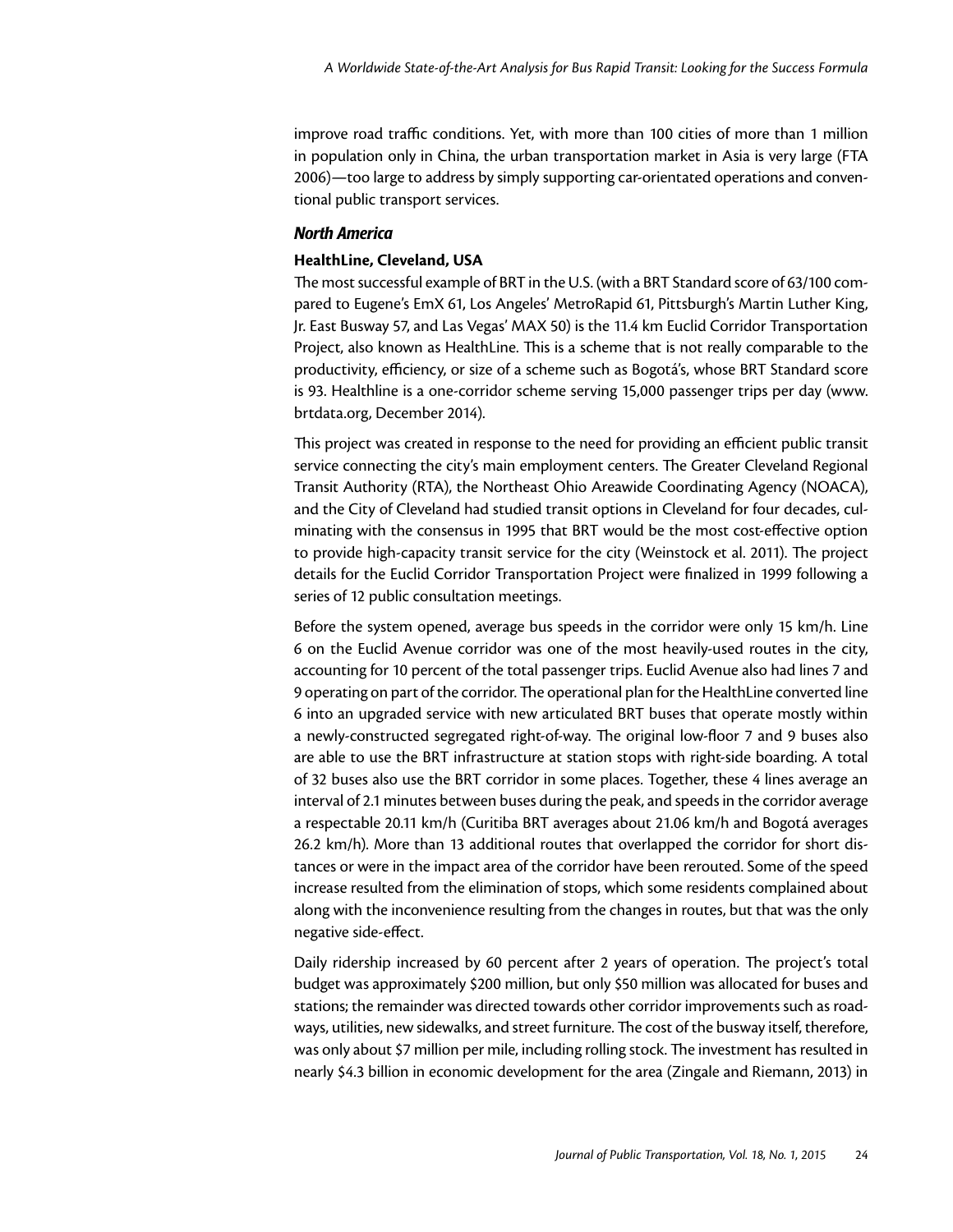real estate investments along Euclid Avenue, one of the city's most historically-significant corridors.

A very intriguing factor of the scheme (that perhaps could be a point of reference for more BRT schemes) relates to the fact that Greater Cleveland sold the naming rights of the line to help fund the system. The Cleveland Clinic and University Hospital jointly purchased the naming rights, resulting in the HealthLine name. This partnership will provide the system with \$6.75 million in additional funding, dedicated to maintenance, over the next 25 years.

## **North America is Still "Testing" BRT**

The development of BRT systems is relatively recent in the United States; however, several systems are operating, and many more are being planned (Perk et al. 2010). Until recently, the U.S. and Canada (partly because BRT is not ideal for the population density of the typical Canadian urban structure) have not yet relied heavily on BRT. Having witnessed the success of BRT schemes such as those in Curitiba and Bogotá, a number of American cities began developing BRT-type systems. Some of these systems have brought significant benefits and won public approval. However, even the best U.S. systems lack some key characteristics of the world's best BRT systems, and none have fully captured the imagination of American motorists and voters (Weinstock et al. 2011).

American cities started investing in BRT as a viable alternative after it was solidified as a worldwide phenomenon. However, the concept of employing rubber-tired vehicle fleets to provide rapid transit and the term BRT itself could be of American origin (Levinson et al. 2003). Since there is still no consensus on what constitutes a full-scale BRT system (Wirasinghe et al. 2013), the not particularly infrastructure-heavy American BRT systems have been labeled by some (e.g., Weinstock et al. 2011) as "modest bus system enhancements corrupting the BRT brand."

Nonetheless, each BRT system is a unique solution fitting the needs of the city in which it is implemented and should be addressed as such. The role BRT is asked to play in the U.S. because of federal and other cultural and institutional differences is that of a complement and not of a sole solution. Similar to Europe, there is a focus on quality rather than quantity. Perhaps, to allow for BRT to grow to its full potential in North America, more comprehensive understanding is needed of the relationship between land use and BRT, particularly in comparison with other fixed-guideway modes (Perk et al. 2010). Understanding the mode's impacts on property values, in particular, could be another key for embracing the measure if the impact is somewhat comparable to that of rail-based services (Perk et al. 2013). The emergence of BRT, in this sense, should not be seen as a problem despite all its current limitations, but rather as "a unique opportunity to change negative perceptions regarding public transit in North America," as Hess and Bitterman (2008) argue.

Currently, 18 cities in the U.S. host 32 corridors and 548 km of dedicated BRT road infrastructure, but only 365,000 passenger trips per day [\(www.brtdata.org,](www.brtdata.org) December 2014) take place, which, in comparison, is less than half of those completed daily in Instabul's Metrobüs. Canada, in respect, has 8 cities with BRT schemes, hosting 530,000 passenger trips in 18 corridors spanning 250 km [\(www.brtdata.org](www.brtdata.org), December 2014).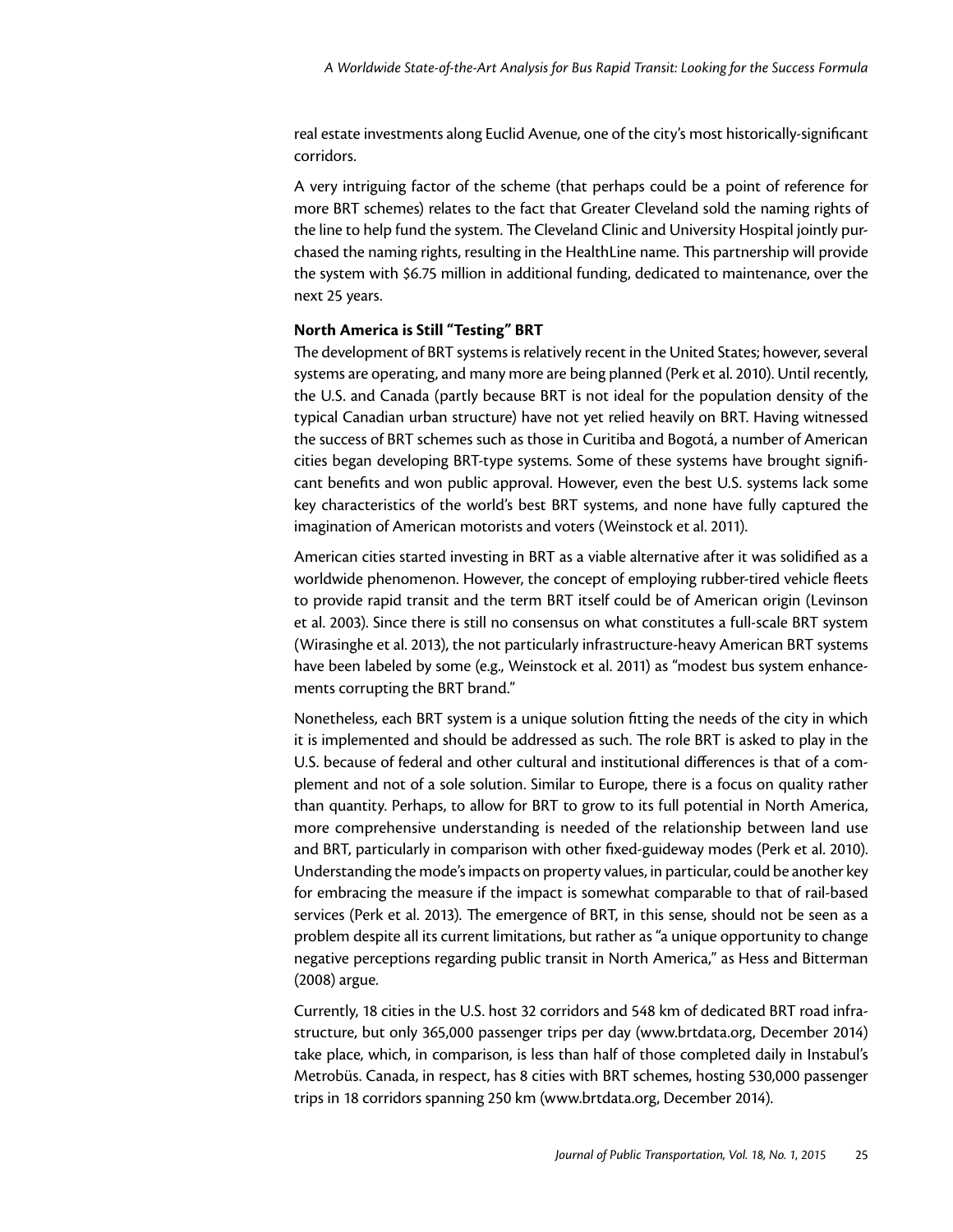#### *Africa*

#### **Lagos BRT-Lite, Lagos, Nigeria**

Among the three African BRT applications, the most recognizable is perhaps the one in Lagos, Nigeria. Lagos is one of the fastest growing cities in Africa. Data for "building up" urban area population is a particular concern in Nigeria; the 2006 census results were highly disputed. For example, the federal census indicated a population for the state of Lagos of 9.1 million; a parallel census conducted by the state found the population to be 17.5 million (Demographia 2014).

The 22 km Lagos route is Africa's first BRT scheme and became operational in March 2008. It is termed "BRT-Lite," meaning that it is not a scheme of the highest specification such as TransMilenio in Bogotá. It is a new form of BRT, focused upon delivering a system to meet key local user needs, with the aim of improving quality of life, economic efficiency, and safety within a clearly-defined budget. The implementation of a 15-month conception-to-operation program, together with its delivery at a cost of \$1.7 million per km, makes its development unique internationally (Brader 2009).

The Lagos BRT-Lite carries almost 200,000 people per day [\(www.brtdata.org,](www.brtdata.org) December 2014). Its single route is 65 percent physically-segregated and 20 percent separated by road markings. However, its success is not purely based on its infrastructure but on a holistic approach that involved the reorganization of the city's bus industry, financing new bus purchases, and creating a new institutional structure and regulatory framework to support it, together with the training of personnel to drive, maintain, enforce, and manage BRT (Brader 2009). An early evaluation of the scheme showed that users were saving journey time, had fewer interchanges en route, were traveling cheaper, and felt safer (Brader 2009). Adebambo (2009) also suggests that BRT has a significant impact on passenger satisfaction in Lagos metropolis; it has helped to improve the quality of life of not only its users but also those that travel along the corridor using other modes, as well as those who choose to locate their businesses there. Businesses within the corridor saw the scheme as a positive addition, improving accessibility and aiding their access to staff and the ability of their staff to travel for work-related duties (Brader 2009).

Negative aspects relate primarily to the need for more buses and more routes. Problems exist, and improvements relating to the system's efficiency are necessary. According to Adebambo (2009), there is a need, for instance, to ensure greater coordination with local planning and operating agencies for the purpose of identifying BRT potential, and a need to conduct research, develop operational techniques, and promote the use of ITS technology to enable safe and efficient deployment of BRT. BRT implementation also may require policy and institutional reforms, such as changes in transportation planning and roadway management practices (to give buses priority in traffic), vehicle purchasing, transit regulations and contacting (to maintain a high quality of service), and urban design (to increase development near BRT routes). The scheme overall seems to have a beneficial effect upon the quality of life of the commuting population of Lagos.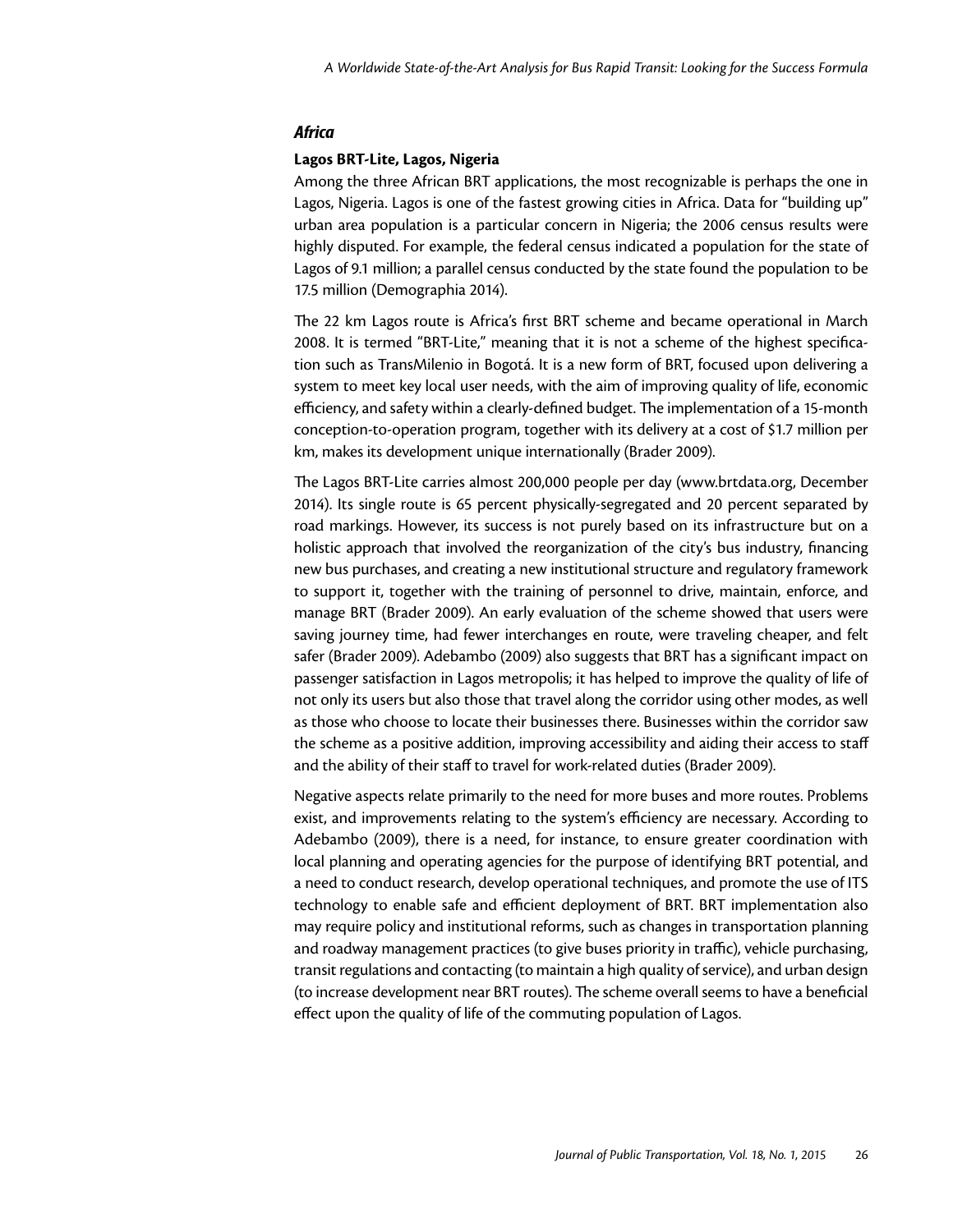#### *Oceania*

#### **Brisbane Busway, Brisbane, Australia**

Australia and New Zealand, due to their small populations compared to their vast landmasses, are more likely than most countries to have strict limits on public spending, including transport infrastructure and operations. This means that bus-based systems can be the only viable solutions for some Oceanic cities. Australian BRT systems have been noted as being particularly diverse in design (Currie 2006), with systems now operating in Sydney, Brisbane, Adelaide, and, to a lesser extent, Melbourne (Currie and Delbosc 2011). The system in New Zealand is the one-corridor Northern Busway in Auckland, operating 22 km and generating 22,900 passenger trips per day [\(www.brtdata.org](www.brtdata.org), December 2014). The Adelaide O-Bahn is the oldest BRT system in Australia and one of the first BRT systems worldwide; it opened in 1989 (Currie 2006).

The Brisbane Busway is the largest BRT system in Oceania, with 3 corridors running on 28 km and serving 356,800 passenger trips per day [\(www.brtdata.org](www.brtdata.org), December 2014), which is about the same passenger volume as the huge TransJakarta scheme that was built to cater the needs of a city five times the size of Brisbane. The system is recognized as one of the most successful BRT systems in a developed economy, and, by Australian standards, is regarded as one of the most successful mass transit systems, delivering fast, comfortable, and cost-effective urban mobility through the provision of segregated rightof-way infrastructure, rapid and frequent operations, and excellence in marketing and customer service (Gollota and Hensher 2008). For the high-level strategic criteria of value for money and increased accessibility, connectivity, and visibility, the Brisbane BRT excels, according to Gollota and Hensher (2008).

## **Conclusions**

BRT systems are celebrated worldwide as an increasingly popular public transport development option (Currie and Delbosc 2011). This is due to their promise for delivering relatively low-cost, rapidly-implemented, flexible, and high service quality solutions to developing cities' transportation needs (Wright and Hook 2007). There is an increasing number of highly-congested urban environments in need of a public transport mode with a vast potential for eco-innovation that could be assessing the merits of BRT. As pointed out herein, if BRT is well-designed and supported adequately by local policymakers, it can be a high-capacity public mode that could capture road-user loyalty. Furthermore, by reviewing BRT examples from all over the world, and especially concentrating on cases that have been revolutionary, this work provides an identification of prototype mechanisms for reconstructing success.

Combining the quality standards of a tram or metro system with the flexibility and ease of a conventional bus system at a significantly lower expense than that related to fixed rail operations could challenge the merits of car-oriented mobility in any eco-friendly society. International practice supported by current BRT user satisfaction levels (as reported, for example, for Beijing by Deng and Nelson 2012) suggest that BRT schemes could be highly-acceptable strategies for relieving traffic problems and promoting sustainable living conditions.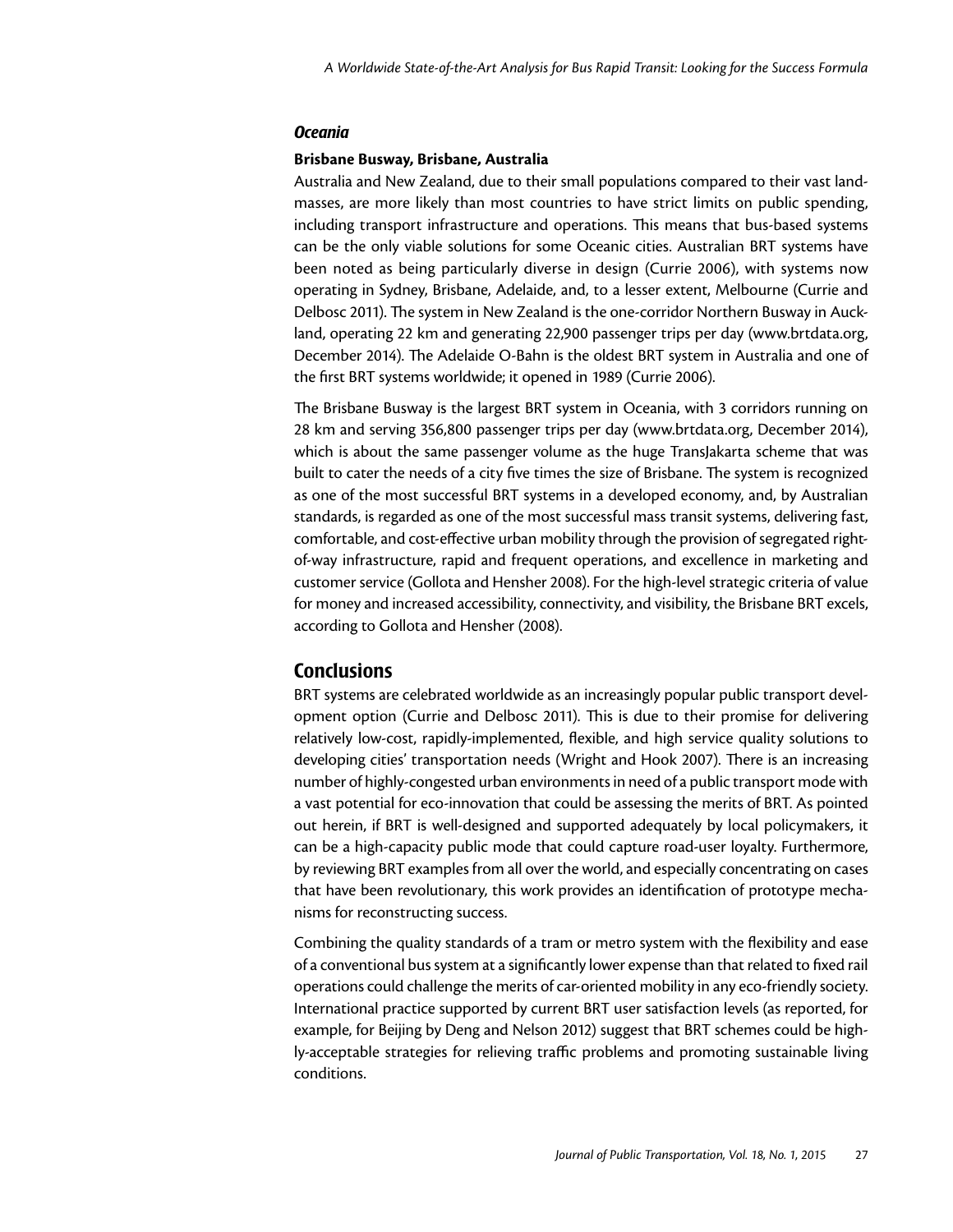BRT is a very demanding public transit medium that could transform the whole transport system within a city with two distinctive approaches—by re-allocating road space and by reforming the priorities of the city's urban development policy. In addition to BRT's dedicated road space requirements that call for the introduction of bus lanes on existing streets and bus streets completely separated from traffic, BRT is based on a wide variety of other rights-of-way, including bus priority in signalized intersections. These could radically affect the current balance of traffic prioritization, minimizing the dominance of automobiles in streets. Thus, introducing a full-scale local BRT scheme could rearrange the entire dynamics of a city's mobility and, ultimately, force dramatic changes in modal share.

Nonetheless, if the system fails to be attractive to the commuting audience, it could end up as an expensive fiasco. In such a case, the scheme could, instead of promoting alternative and greener mass transportation, worsen the inner-city road conditions in terms of traffic congestion by depriving road space from other more successful transport modes. Therefore, strong political consensus, branding, image-making, marketing promotion, and the provision of user education are of invaluable importance for 1) easing the transition from conventional bus services to BRT and 2) solidifying BRT as a tangible long-term solution that could provide vital societal services for all road users and eventually become iconic for the very identity of the city hosting it.

# References

- Abelson, P. W. 1995. Cost benefit analysis of proposed major rail development in Lagos, Nigeria. *Transport Reviews* 15(3): 265-289.
- Adebambo, S. 2009. Impact of bus rapid transit on passengers' satisfaction in Lagos metropolis, Nigeria. *International Journal of Creativity and Technical Development*  1(1-3): 106-122.
- Alpkokin, P., and M. Ergun. 2012. Istanbul Metrobus: First intercontinental bus rapid transit. *Journal of Transport Geography* 24: 58-66.
- Badami, M. G., and M. Haider. 2007. An analysis of public bus transit performance in Indian cities. Transportation Research Part A 41(10): 961-981.
- Brader, C. 2009. Lagos BRT-Lite: Africa's first bus rapid transit scheme. Lagos BRT-Lite Summary Evaluation Report, Integrated Transport Planning Ltd. and IBIS Transport Consultants Ltd. for LAMATA.
- [BRTdata.org.](BRTdata.org) 2014. Global BRT database. Available at <www.brtdata.org> (last accessed December 10, 2014).
- Canadian Urban Transit Association (CUTA). 2004. Bus rapid transit: A Canadian perspective. Research Report: McCormick Rankin Corporation for CUTA, Toronto.
- Carrigan, A., D. A. Hensher, D. Hidalgo, C. Mulley, and J. MuñozJ. 2011. VREF Book Chapter 10: The complexity of BRT development and implementation. Bus rapid transit: Across latitudes and cultures.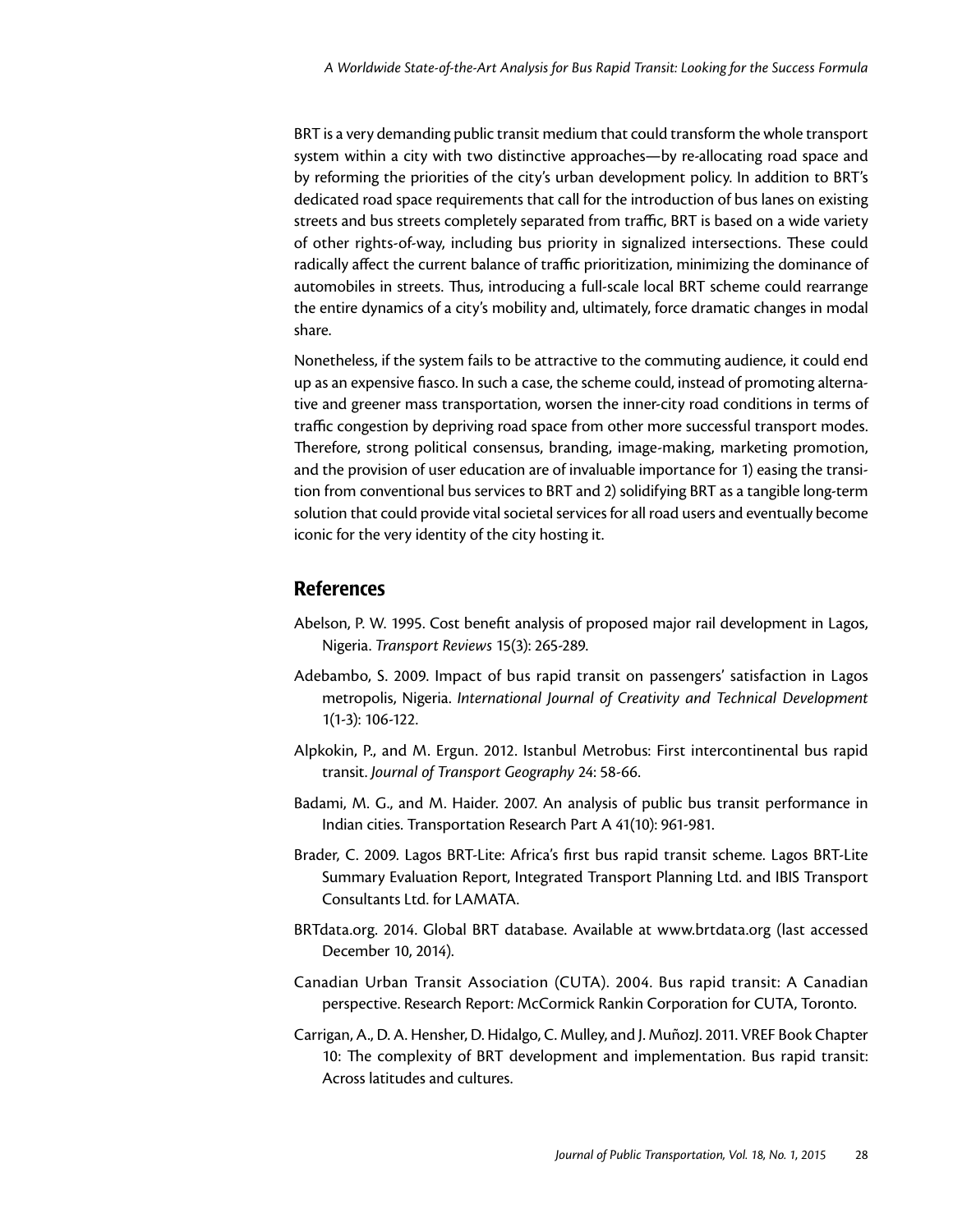- CERTU 2005. Bus with a high level of service: Concept and recommendations. Centre for Studies on Urban Planning, Transportation, and Public Facilities, France.
- Cervero, R., and C. D. Kang. 2011. Bus rapid transit impacts on land uses and land values in Seoul, Korea. *Transport Policy* 18(1): 102-116.
- Currie, G. 2005. The demand performance of bus rapid transit. *Journal of Public Transportation* 8(1): 41-55.
- Currie, G. 2006. Bus rapid transit in Australasia: Performance, lessons learned and futures. *Journal of Public Transportation*, 9(3): 1-22.
- Currie, G., and A. Delbosc. 2011. Understanding bus rapid transit route ridership drivers: An empirical study of Australian BRT systems. *Transport Policy* 18(5): 755-764.
- Delmelle, E. C., and I. Casas. 2012. Evaluating the spatial equity of bus rapid transit-based accessibility patterns in a developing country: The case of Cali, Colombia. *Transport Policy* 20: 36-46.
- Demographia. 2014. Demographia world urban areas (built-up areas or world agglomerations). 10th Annual Edition (revised May 2014). Available at [http://www.](http://www.demographia.com/db-worldua.pdf) [demographia.com/db-worldua.pdf](http://www.demographia.com/db-worldua.pdf) (last accessed December 15, 2014).
- Deng, T., and J. D. Nelson. 2010. The impact of bus rapid transit on land development: A case study of Beijing, China. *World Academy of Science, Engineering and Technology*  4(6): 1000-1010.
- Deng, T., and J. D. Nelson. 2011. Recent developments in bus rapid transit: A review of the literature. *Transport Reviews* 31(1): 69–96.
- Deng, T., and J. D. Nelson. 2012. The perception of bus rapid transit: A passenger survey from Beijing Southern Axis Line 1. *Transportation Planning and Technology* 35(2): 201-219.
- Deng, T., and J. D. Nelson. 2013. Bus rapid transit implementation in Beijing: An evaluation of performance and impacts. *Research in Transportation Economics* 39: 108-113.
- Diaz, R. B., and D. Hinebaugh (eds). 2009. Characteristics of bus rapid transit for decision-making (CBRT). National Bus Rapid Transit Institute for the Federal Transit Administration, Document FTA-FL-26-7109.2009.1.
- Ernst, J. P. 2005. Initiating bus rapid transit in Jakarta, Indonesia. *Transportation Research Record* 1903: 20-26.
- Federal Transit Administration (FTA). 2006. Bus rapid transit developments in China perspectives from research, meetings, and site visits in April 2006. Final Report for the U.S. Department of Transportation, Project Number: FTA-FL-26-7104.02.
- Filipe, L. N., and R. Macario. 2013. A first glimpse on policy packaging for implementation of BRT projects. *Research in Transportation Economics* 39: 150-157.
- Finn, B., O. Heddebaut, A. Kerkhof, F. Rambaud, O. Sbert-Lozano, and C. Soulas (eds). 2011. Buses with high level of service: Fundamental characteristics and recommendations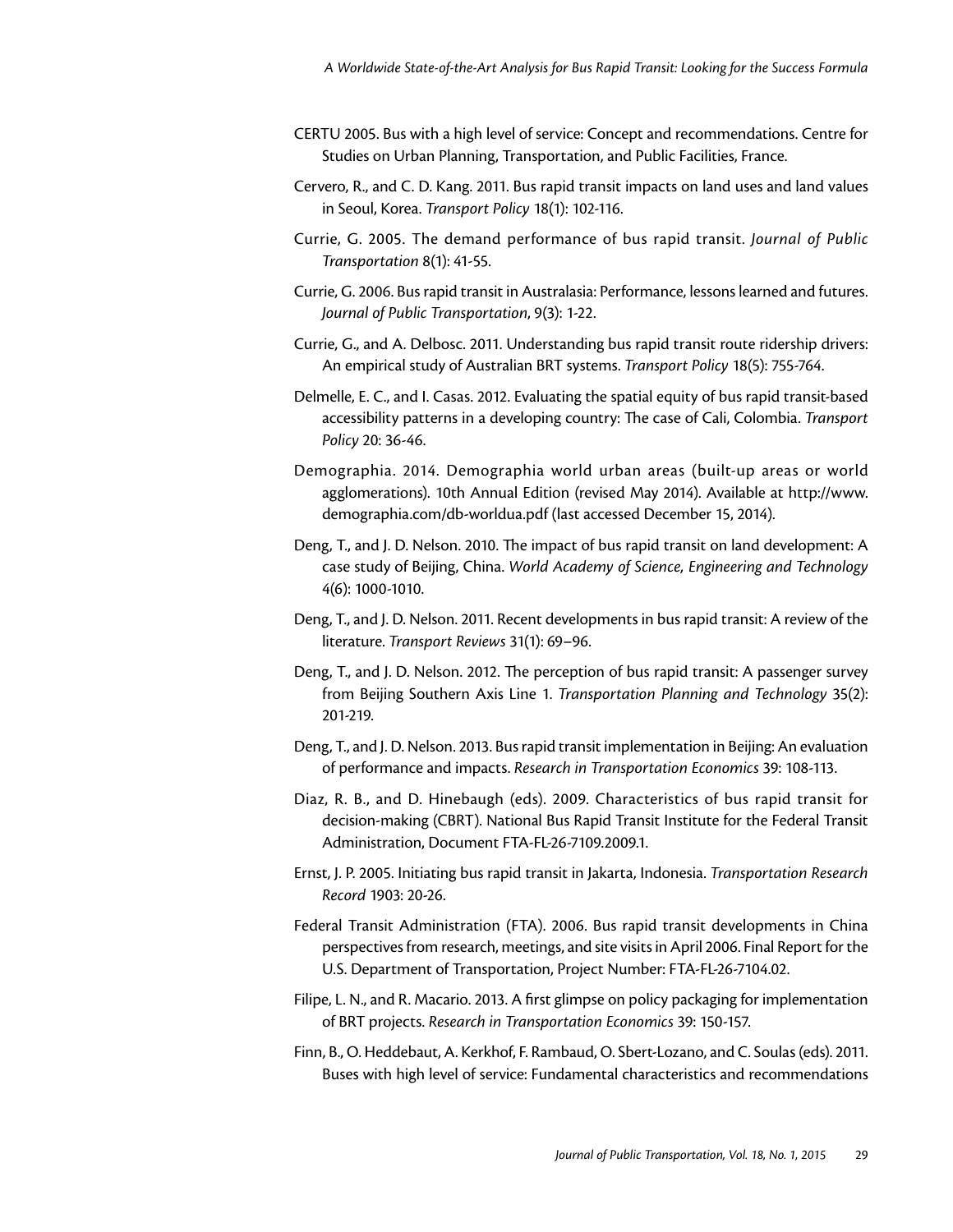for decision making and research, cost auction (TU0603). Final Report, October 2011.

- Gilbert, A. 2008. Bus rapid transit: Is Transmilenio a miracle cure? *Transport Reviews* 28(4): 439-467.
- Golotta, K., and D. Hensher. 2008. Why is the Brisbane bus rapid transit system deemed a success? *Road and Transport Research* 17(4): 3-16.
- Gómez, J. 2004. Transmilenio: La joya de Bogotá, Transmilenio SA.
- Gutierrez, L. 2010. TransMilenio in the world, in *TransMilenio: 10 Years Transforming Bogotá*. TRANSMILENIO S.A., Bogotá, December.
- Hensher, D. 1999. A bus-based transitway or light rail? Continuing the saga on choice versus blind commitment. *Road and Transport Research* 8(3): 3-19.
- Hensher, D. A., and T. F. Golob. 2008. Bus rapid transit systems: A comparative assessment. *Transportation* 35: 501-518.
- Hess, D. B., and A. Bitterman. 2008. Bus rapid transit identity: An overview of current "branding" practice. *Journal of Public Transportation* 11(2): 19-42.
- Hidalgo, D., P. Custodio, and P. Graftieaux. 2007. Critical look at major bus improvements in Latin America and Asia: Case studies of hitches, hic-ups, and areas for improvement. The World Bank, Urban Transport, Public Transport and Services, Bus-based Rapid Transit, January.
- Hidalgo, D., and A. Carrigan. 2010. Modernizing public transportation, lessons learned from major bus improvements in Latin America and Asia. Washington DC: World Resources Institute.
- Hidalgo, D., Y. Voukas, and A. Lopez. 2010. The macrobus system of Guadalajara: An evolved concept in BRT planning and implementation for medium capacity corridors. First NACTO BRT Workshop, April, New York.
- Hidalgo, D., and L. Gutierrez. 2013. BRT and BHLS around the world: Explosive growth, large positive impacts and many issues outstanding. *Research in Transportation Economics* 39(1): 8-13.
- Hidalgo, D., L. Pereira, N. Estupinan, and P. L. Jimenez. 2013. TransMilenio BRT system in Bogotá, high performance and positive impact—Main results of an ex-post evaluation. *Research in Transportation Economics* 39(1): 133-138.
- Hodgson, P., S. Potter, J. Warren, and D. Gillingwater. 2013. Can bus really be the new tram? *Research in Transportation Economics* 39(1): 158-166.
- Hsiao, S., J. Lu, J. Sterling, and M. Weatherford. 1997. Use of geographic information system for analysis of transit pedestrian access. *Transportation Research Record* 1604(1): 50-59.
- Institute for Transportation and Development Policy (ITDP). 2014. The BRT Standard,2014 Edition.<https://www.itdp.org/wp-content/uploads/2014/07/BRT-Standard-20141.pdf> (last accessed December 1, 2014).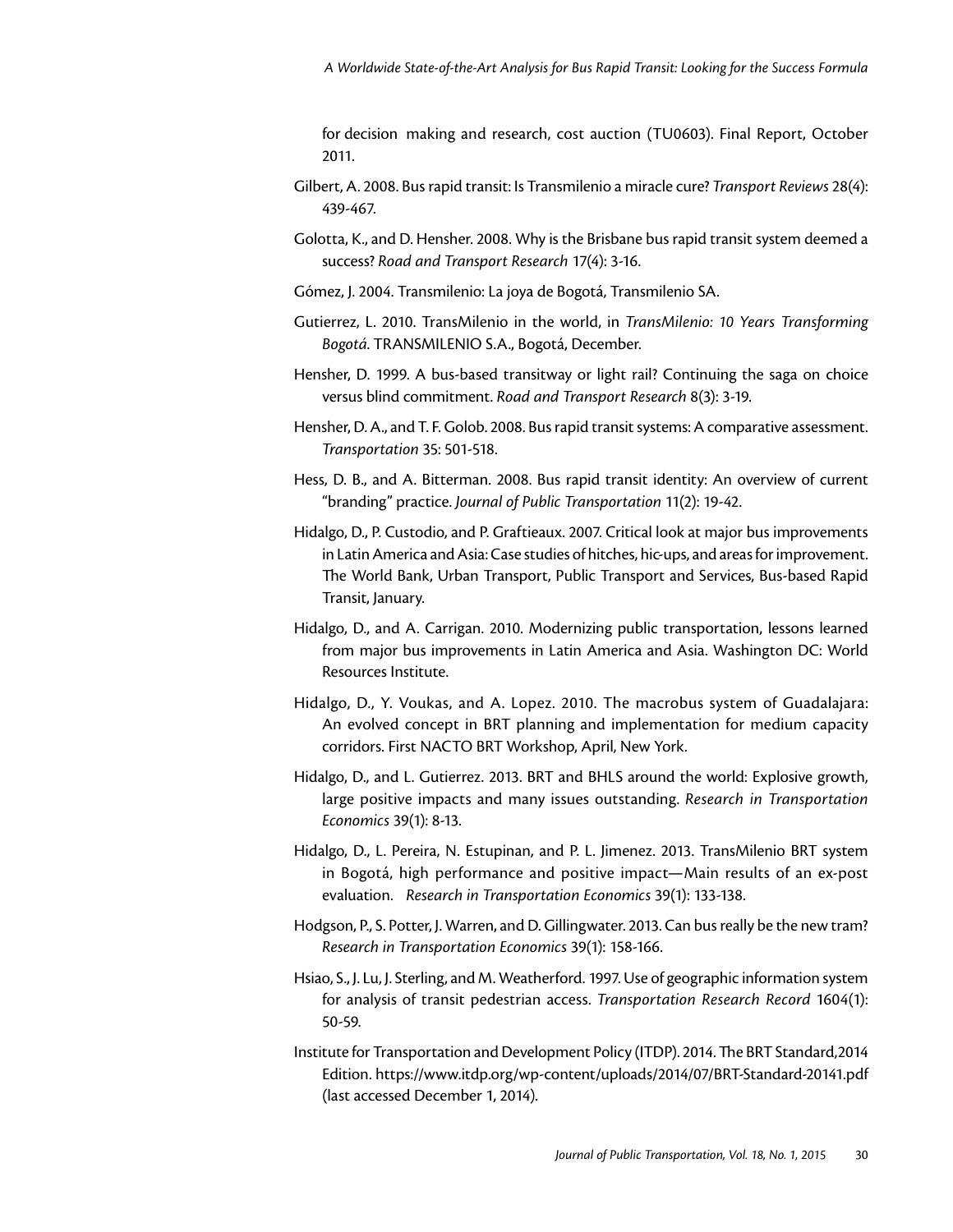- Jarzab, J. T., J. Lightbody, and E. Maeda. 2002. Characteristics of bus rapid transit projects: An overview. *Journal of Public Transportation* 5(2): 31-46.
- Jiang, Y., C. P. Zegras, and S. Mehndiratta. 2012. Walk the line:Station context, corridor type and bus rapid transit walk access in Jinan, China. *Journal of Transport Geography*  20(1): 1-14.
- Kottenhoff, K. 2010. Bus rapid transit in Sweden. 3rd Transport Research Arena, June, Brussels, Belgium.
- Lámbarry Vilchis, F. L., L. A. R. Tovar, and M. M. T. Flores. 2010. Institutional aspects on bus rapid transit systems: Implementation in Mexico City, Estado de Mexico and Leon Guanajuato. *Journal of Management and Strategy* 1(1): 93-109.
- Lerner, J. 2013. Strategic vision and urban structure. Presentation at Mistra Urban Futures Meeting, Gothenburg, Sweden, December.
- Levinson, H. S., S. Zimmerman, J. Clinger, and S. C. Rutherford. 2002. Bus rapid transit: An overview. *Journal of Public Transportation* 5(2): 1-30.
- Levinson, H. S., S. Zimmerman, J. Clinger, S. C. Rutherford, R. L. Smith, J. Cracknell, and R. Soberman. 2003. Volume 1: Case studies in bus rapid transit. Transit Cooperative Research Program (TCRP) Report 90, Transportation Research Board, Washington, DC.
- Lin, Z., and J. Q. Wu. 2007. Summary of the application effect of bus rapid transit at Beijing South-Centre corridor of China. *Journal of Transportation Systems Engineering and Information Technology* 7(4): 137-142.
- Lindau, L. A., L. A. dos Santos Senna, O. Strambi, and W. C. Martins. 2008. Alternative financing for bus rapid transit (BRT): The case of Porto Alegre, Brazil. *Research in Transportation Economics* 22(1): 54-60.
- Lindau, L. A., D. Hidalgo, and D. Facchini. 2010. Curitiba, the cradle of bus rapid transit. *Built Environment* 36(3): 274-282.
- Mejia-Dugand, S., O. Hjelm, L. Baas, and R. A. Rios. 2013. Lessons from the spread of bus rapid transit in Latin America. *Journal of Cleaner Production* 50: 82-90.
- Miller, M. A. 2009. Bus lanes/bus rapid transit systems on highways: Review of the literature. California PATH program. California PATH Working Paper UCB-ITS-PWP-2009-1. Available at [http://www.path.berkeley.edu/PATH/Publications/PDF/](http://www.path.berkeley.edu/PATH/Publications/PDF/PWP/2009/PWP-2009-01.pdf) [PWP/2009/PWP-2009-01.pdf](http://www.path.berkeley.edu/PATH/Publications/PDF/PWP/2009/PWP-2009-01.pdf) (last accessed December 15, 2014).
- Muñoz, J. C., and A. Gschwender. 2008. Transantiago: A tale of two cities. *Research in Transportation Economics* 22(1): 45-53.
- Perk, V., M. Mugharbel, and M. Catalá. 2010. Impacts of bus rapid transit stations on surrounding single-family home values: Study of East Busway in Pittsburgh, Pennsylvania. *Transportation Research Record* 2144(2): 72-79.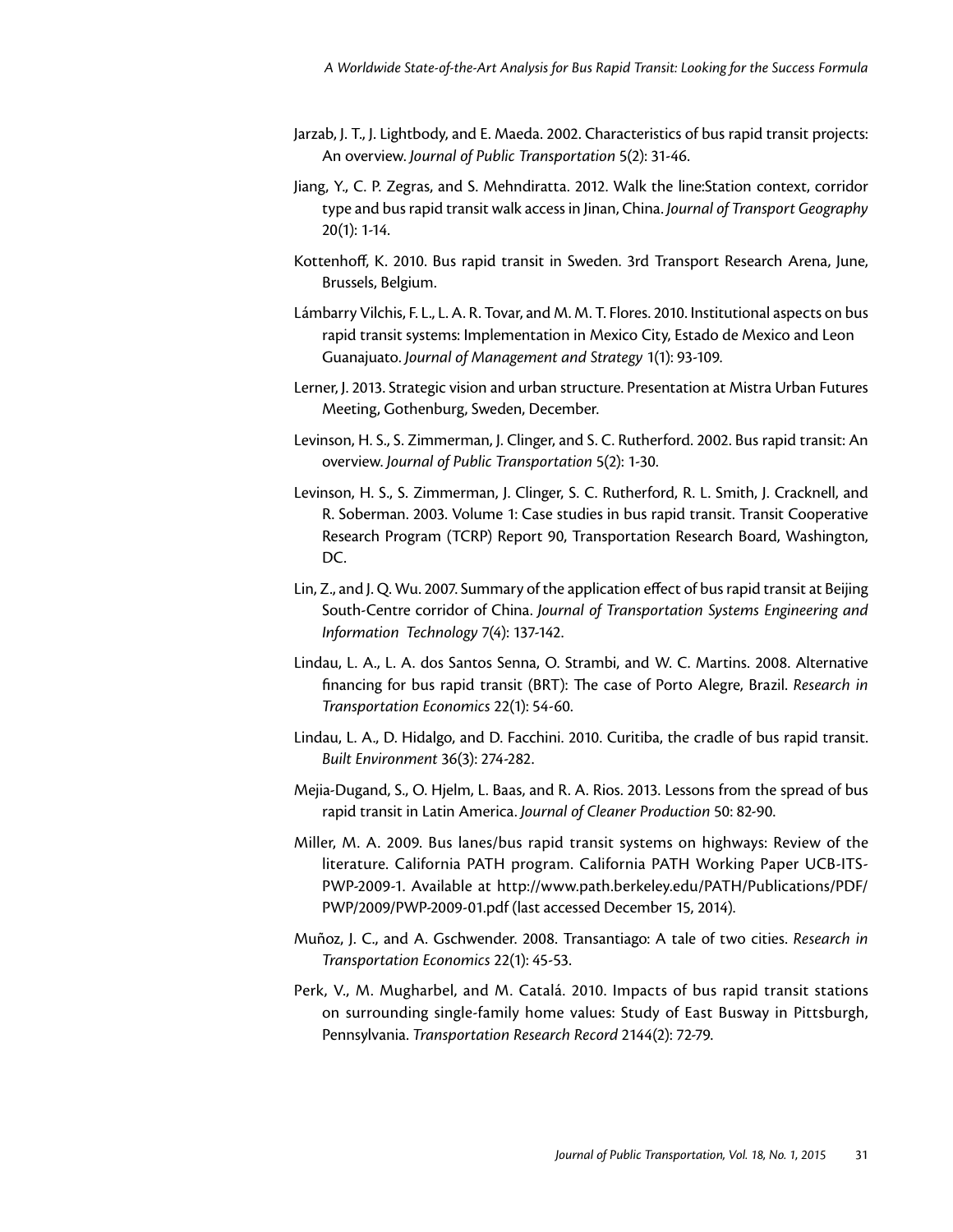- Perk, V., S. Bovino, M. Catalá, S. Reader, and S. Ulloa. 2013. Silver Line bus rapid transit in Boston, Massachusetts impacts on sale prices of condominiums along Washington Street. *Transportation Research Record* 2350: 72-79.
- Pucher, J., Z. Peng, N. Mittal, Y. Zhu, and N. Korattyswaroopam. 2007. Urban transport trends and policies in China and India: Impacts of rapid economic growth. *Transport Reviews* 27(4): 379-410.
- Rabinovitch, J., and J. Leitman. 1996. Urban planning in Curitiba. *Scientific American* 274: 26-33.
- Satiennam, T., A. Fukuda, and R. Oshima. 2006. A study on the introduction of bus rapid transit system in Asian developing cities—A case study on Bangkok metropolitan administration project. *IATSS Research* 30(2): 59-69.
- Stojanovski, T. 2013. Bus rapid transit (BRT) and transit-oriented development (TOD): How to transform and adjust the Swedish cities for attractive bus systems like BRT? What demands BRT? Licentiate Thesis, KTH Royal Institute of Technology, Stockholm, Sweden.
- Susilo, Y. O., T. B. Juwono, W. Santosa, and D. Parikesit. 2007. A reflection of motorization and public transport in Jakarta metropolitan area: Lessons learned and future implications towards better transportation development in developing countries. *Journal of Eastern Asia Society for Transportation Studies* 7: 299-313.
- Trafikverket. 2014. Available at <http://www.trafikverket.se>/ (last accessed December 1, 2014).
- Weinstock, A., W. Hook, M. Replogle, and R. Cruz. 2011. Recapturing global leadership in bus rapid transit: A survey of select U.S. Cities. A Publication of the Institute for Transportation and Development Policy, New York.
- Wirasinghe, S. C., L. Kattan, M. M. Rahman, J. Hubbell, R. Thilakaratne, and S. Anowar. 2013. Bus rapid transit—A review. *International Journal of Urban Sciences* 17: 1-31.
- Wöhrnschimmel, H., M. Zuk, G. Martinez-Villa, J. Ceron, B. Cardenas, L. Rojas-Bracho, and A. Fernadez-Bremauntz. 2008. The impact of a bus rapid transit system on commuters' exposure to Benzene, CO, PM2.5 and PM10 in Mexico City. *Atmospheric Environment* 42(35): 8194-8203.
- Wright, L., and W. Hook. 2007. *Bus Rapid Transit Planning Guide*. Institute for Transportation and Development Policy, New York.
- Yazici, A. M., H. S. Levinson, M. Ilicali, N. Camkesen, and C. Kamga. 2013. A bus rapid transit line case study: Instabul's Metrobus system. *Journal of Public Transportation*  16(1): 153-177.
- Yunita, R. 2008. TransJakarta: Putting on lipstick while running to catch the bus. *Sustainable Transport* 20: 5-7.
- Zimmerman, S., and H. S. Levinson. 2004. Vehicle selection for BRT: Issues and options. *Journal of Public Transportation* 7(1): 83-103.